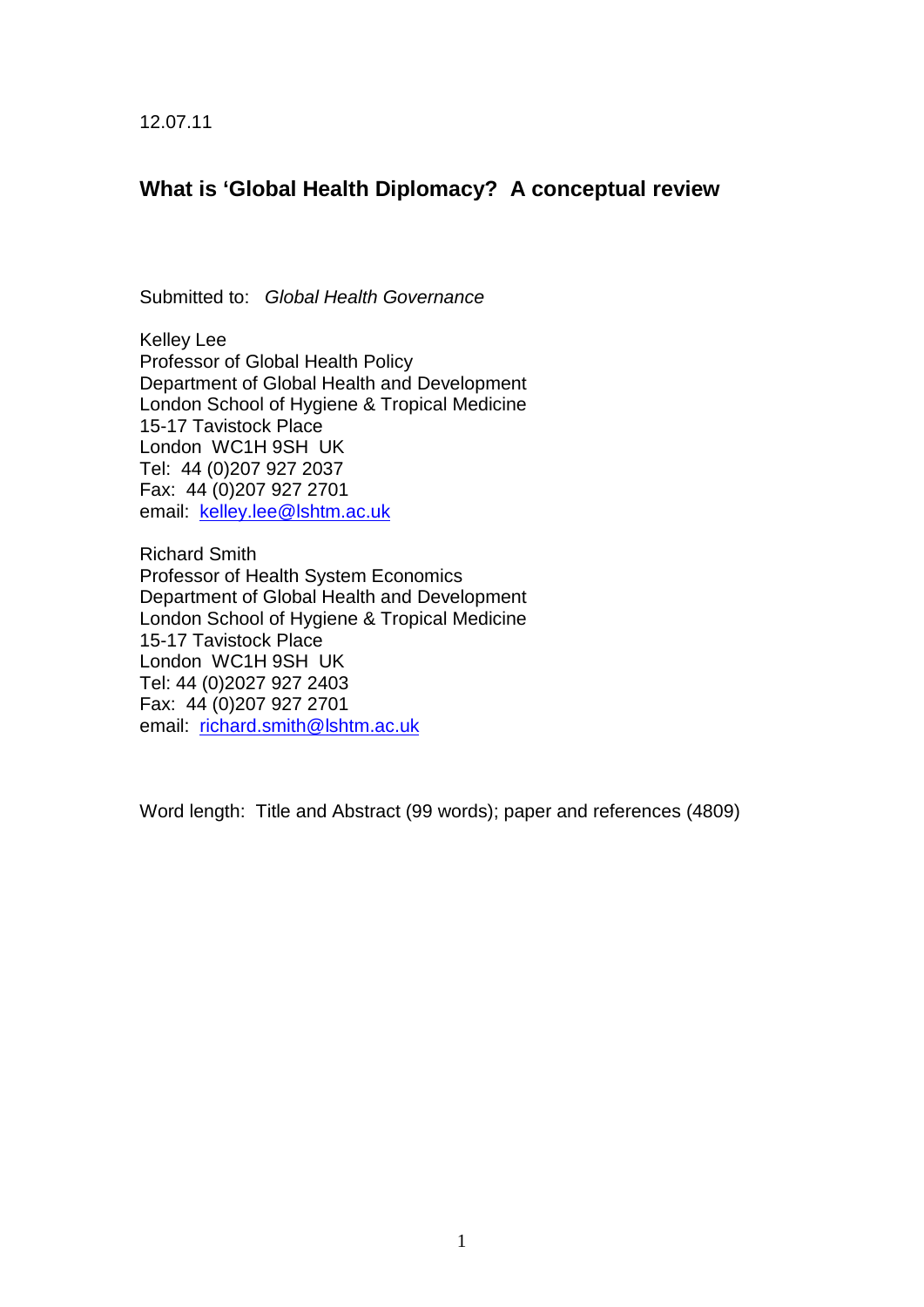# **What is Global Health Diplomacy? A conceptual review**

## **ABSTRACT**

While global health diplomacy (GHD) has attracted growing attention, accompanied by hopes of its potential to progress global health and/or foreign policy goals, the concept remains imprecise. This paper finds the term has largely been used normatively to describe its expected purpose rather than distinct features. This paper distinguishes between traditional and "new diplomacy", with the latter defined by its global context, diverse actors and innovative processes. A more concise definition of GHG supports the development of a research agenda for strengthening the evidence base in this rapidly evolving area.

#### **Acknowledgements**

This research has been funded by the Rockefeller Foundation through its support of the Global Health Diplomacy Network. Additional support has been provided by the European Research Council under the European Community's Seventh Framework Programme - Ideas Grant 230489 GHG. The authors wish to thank David P. Fidler for his helpful comments in developing the ideas in this paper, as well as all participants in the Bellagio Dialogues on Global Health Diplomacy held during 2009.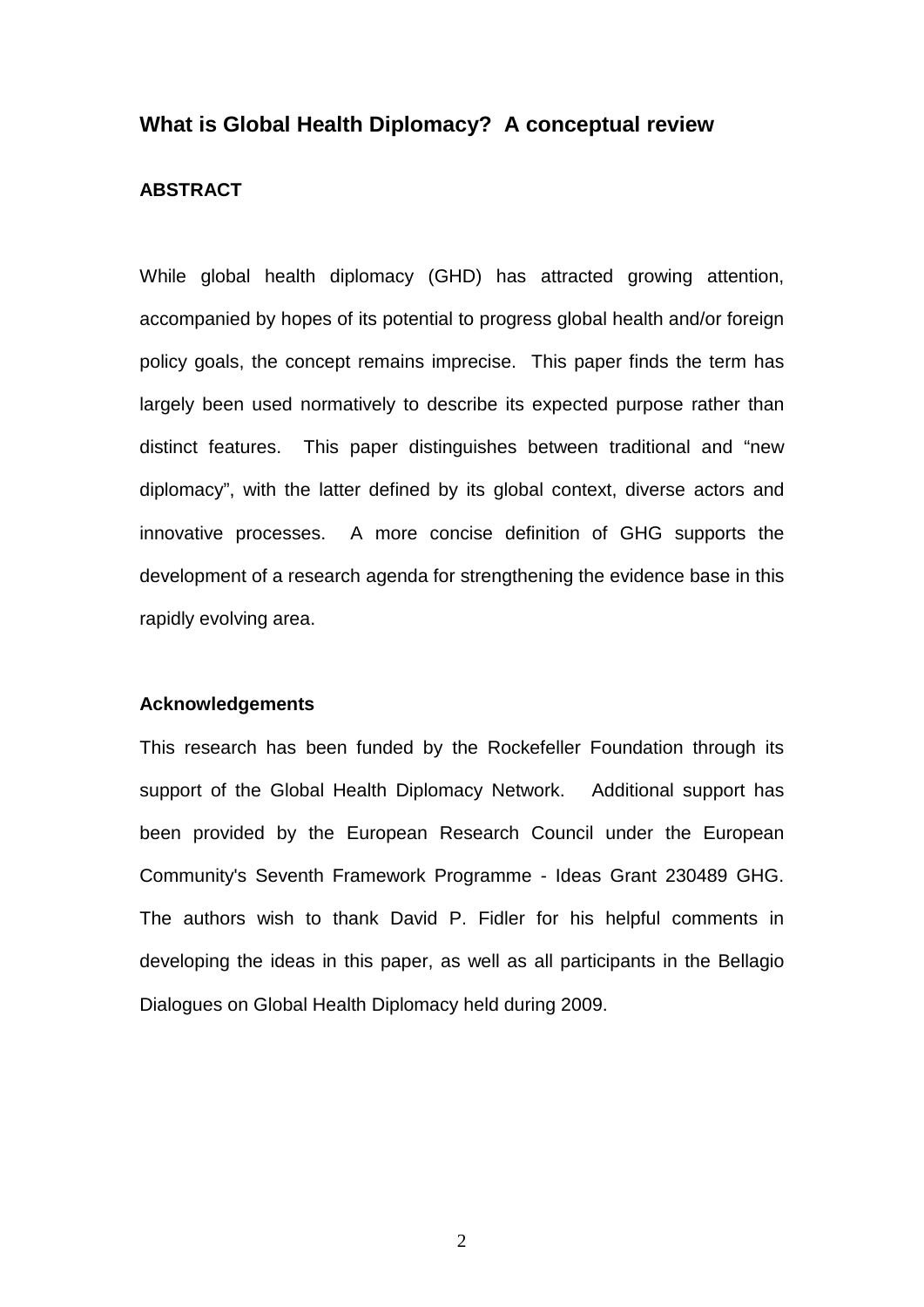#### **INTRODUCTION**

Global health diplomacy (GHD) has attracted substantial attention, spurred by hopes of its potential to progress the goals of public health and/or foreign policy. WHO Director-General Margaret Chan declared GHD as heralding a "new era",<sup>[1](#page-21-0)</sup> while Alcazar writes of a "Copernican shift" or "radical mind shift" in how we think about health. $^2$  $^2$  Others have defined GHD as a "new educational field".<sup>[3](#page-21-2)</sup> Amid this enthusiasm, use of the term has been characterised by considerable diversity (see Box 1). This has made its precise meaning, and claims about its contribution to public health theory and practice, difficult to assess.

## <span id="page-2-1"></span>[INSERT BOX 1]

In seeking greater clarity, this paper contrasts traditional diplomacy with what is known as "new diplomacy". The latter is distinguished by its global context, diverse actors and innovative processes. These features are then applied to GHD to generate a proposed research agenda and fuller definition of GHD for strengthening the evidence base in this rapidly evolving area.

# **TRADITIONAL VERSUS "NEW" DIPLOMACY**

<span id="page-2-0"></span>International Relations (IR) scholars distinguish between foreign policy and diplomacy. *Diplomacy* is the art or practice of conducting international relations through negotiating alliances, treaties and other agreements. It is concerned with dialogue "designed to identify common interests and areas of conflict between the parties." $4$  This conduct, in turn, is guided by a country's *foreign policy*, the activity whereby state actors act, react and interact at the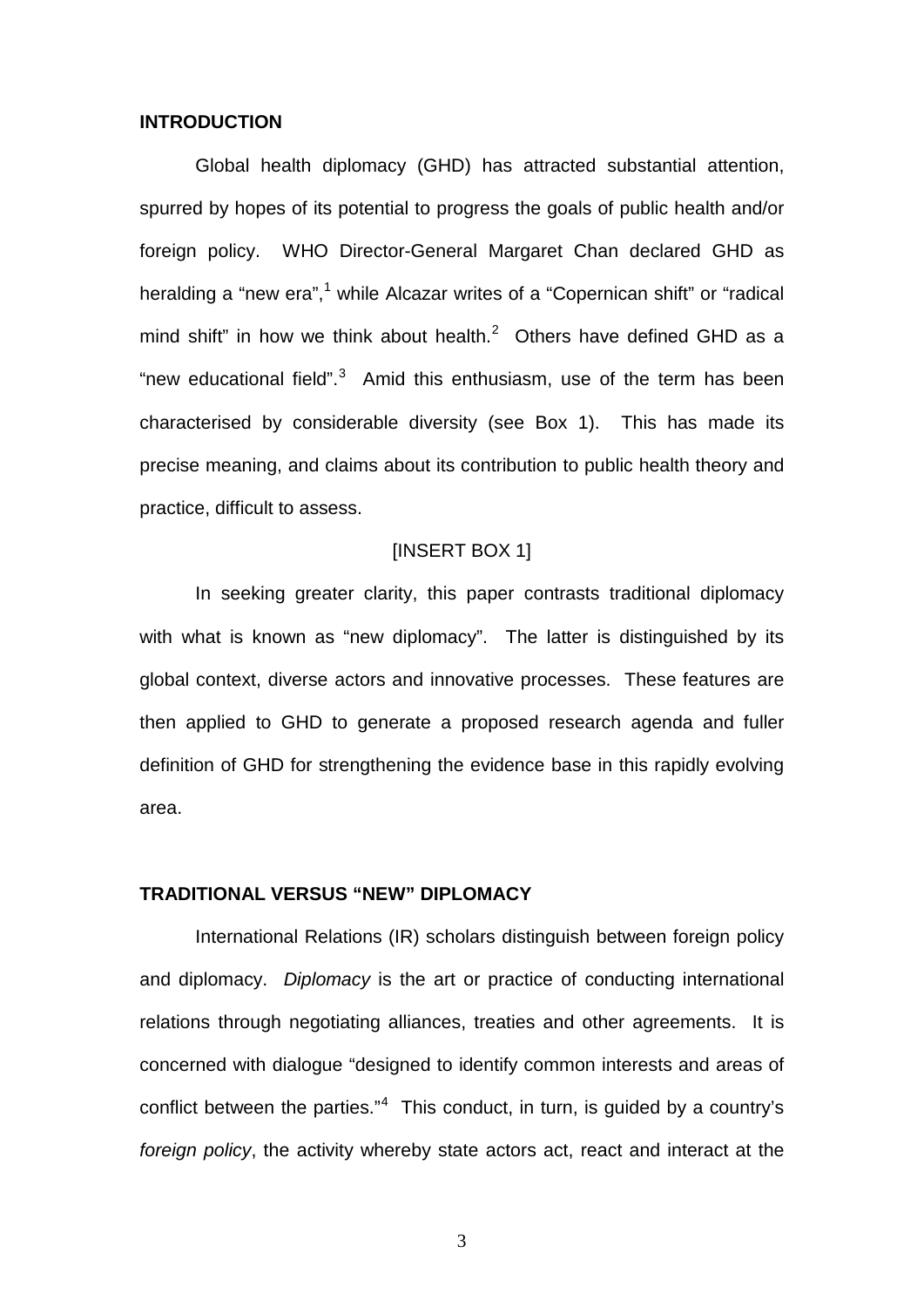boundary between the internal (domestic) and external (foreign) environment.<sup>[5](#page-22-0)</sup> Thus, while foreign policy is "the substance, aims and attitudes of a state's relations with others," diplomacy is "one of the instruments employed to put these into effect."[4](#page-2-0)

The term "new diplomacy" describes shifts in foreign policy that challenge how diplomatic practice is carried out. For example, the shift in the balance of power from the late nineteenth century, from *Pax Britannica* to *Pax*  Americana, led to a reassessment of British diplomacy.<sup>[6](#page-22-1)</sup> The wartime importance of Asian geopolitics during the 1940s prompted analysis of the need to retrain western diplomats.<sup>[7](#page-22-2)</sup> The creation of the United Nations (UN) and onset of the Cold War similarly challenged diplomats to take account of a new world order. More recently, new diplomacy has been used to describe the global context, diverse actors and innovative processes shaping contemporary international relations.

# New diplomacy and globalization

New diplomacy has been used to refer to the post-Cold War need to adapt to two key shifts. First, the end of superpower rivalry has led to a geopolitical reconfiguration of the international states system. The rise of Brazil, Russia, India and China, in particular, has been the subject of much attention. How should leading powers adjust, and how might emerging powers engage in foreign policy.<sup>[8](#page-22-3),[9](#page-22-4)</sup>

A second shift has been globalisation defined as processes intensifying human interactions across spatial, temporal and cognitive boundaries leading to greater interconnectedness.<sup>[10](#page-22-5)</sup> Global change, in turn, is creating new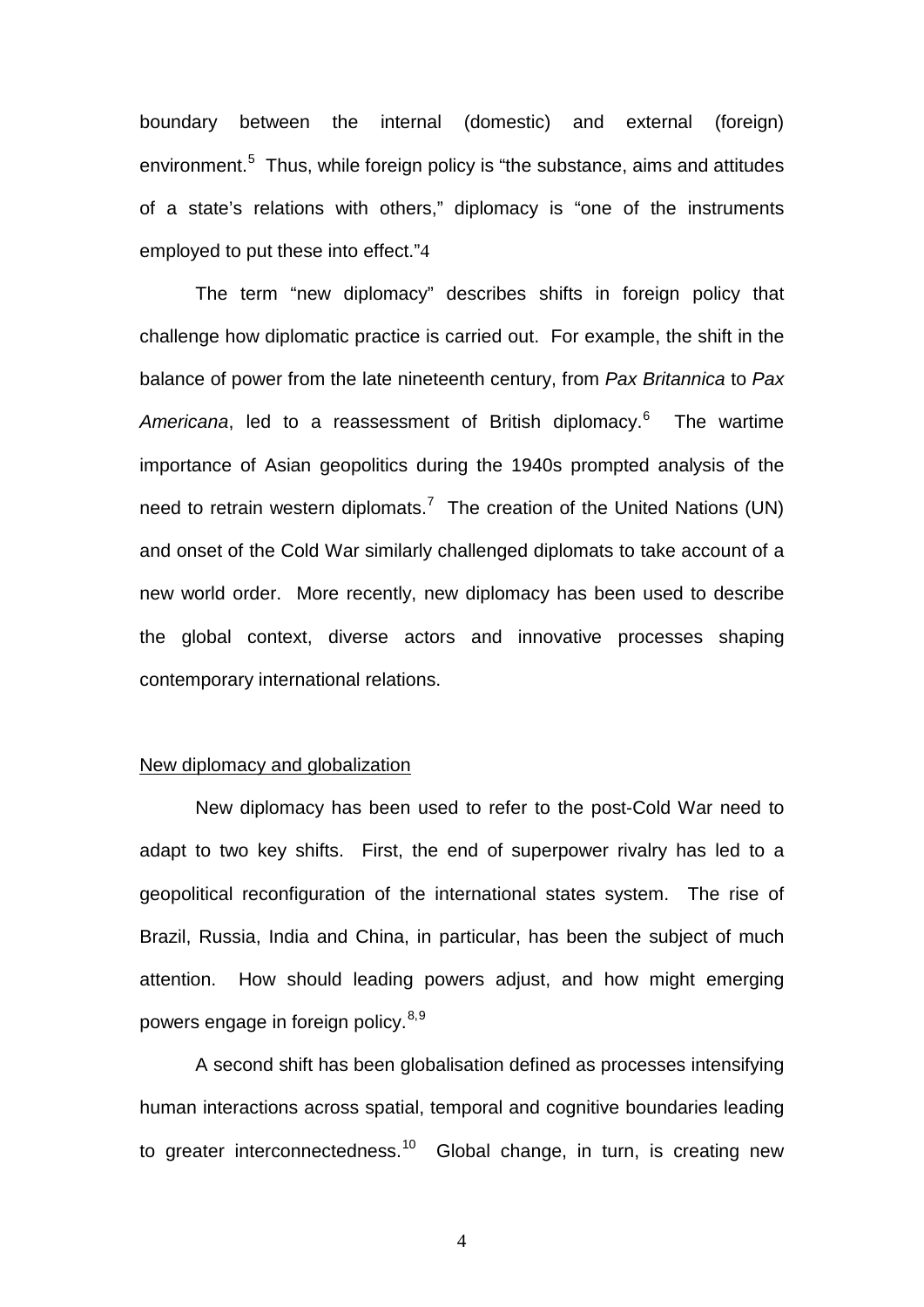collective action problems (e.g. climate change, population migration, economic instability, disease pandemics), for foreign policy and, consequently, diplomats. The new diplomacy agenda thus includes a broader range of issue-areas deemed relevant to foreign policy.<sup>11</sup> This has given rise to new specialty areas of diplomacy such as *resource diplomacy* (the cultivation of relations with resource-rich countries), *internet diplomacy* (negotiation of rules governing the internet) and *disaster diplomacy* (understanding and addressing risks in a complex global system)*.* [12](#page-23-1)

### Diverse actors contributing to new diplomacy

Another key feature of new diplomacy has been the shift, from highly trained officials within foreign affairs ministries, to a broader range of political actors.<sup>[13](#page-23-2)</sup> New diplomacy engages other parts and levels of government such as *regional diplomacy*. [14,](#page-23-3)[15](#page-23-4) New groupings of states across geographical regions, focused around specific issues, have formed. For example, trade negotiations have been influenced by the Cairns Group (agricultural producers), RAMs (Recently Acceded Members), Cotton-4 (cotton-producing sub-Saharan African countries of Benin, Burkina Faso, Chad and Mali); and NAMA-11 (Argentina, Brazil, Egypt, India, Indonesia, Namibia, Philippines, South Africa, Tunisia, and Venezuela) which is opposed to reciprocal tariff reductions.

Importantly, new diplomacy has been shaped by non-state actors. While diplomats formally interact with their counterparts, their constituencies are increasingly broad-based. Bayne and Woolcock argue that globalization, and the growing influence of non-state actors, is transforming foreign policy in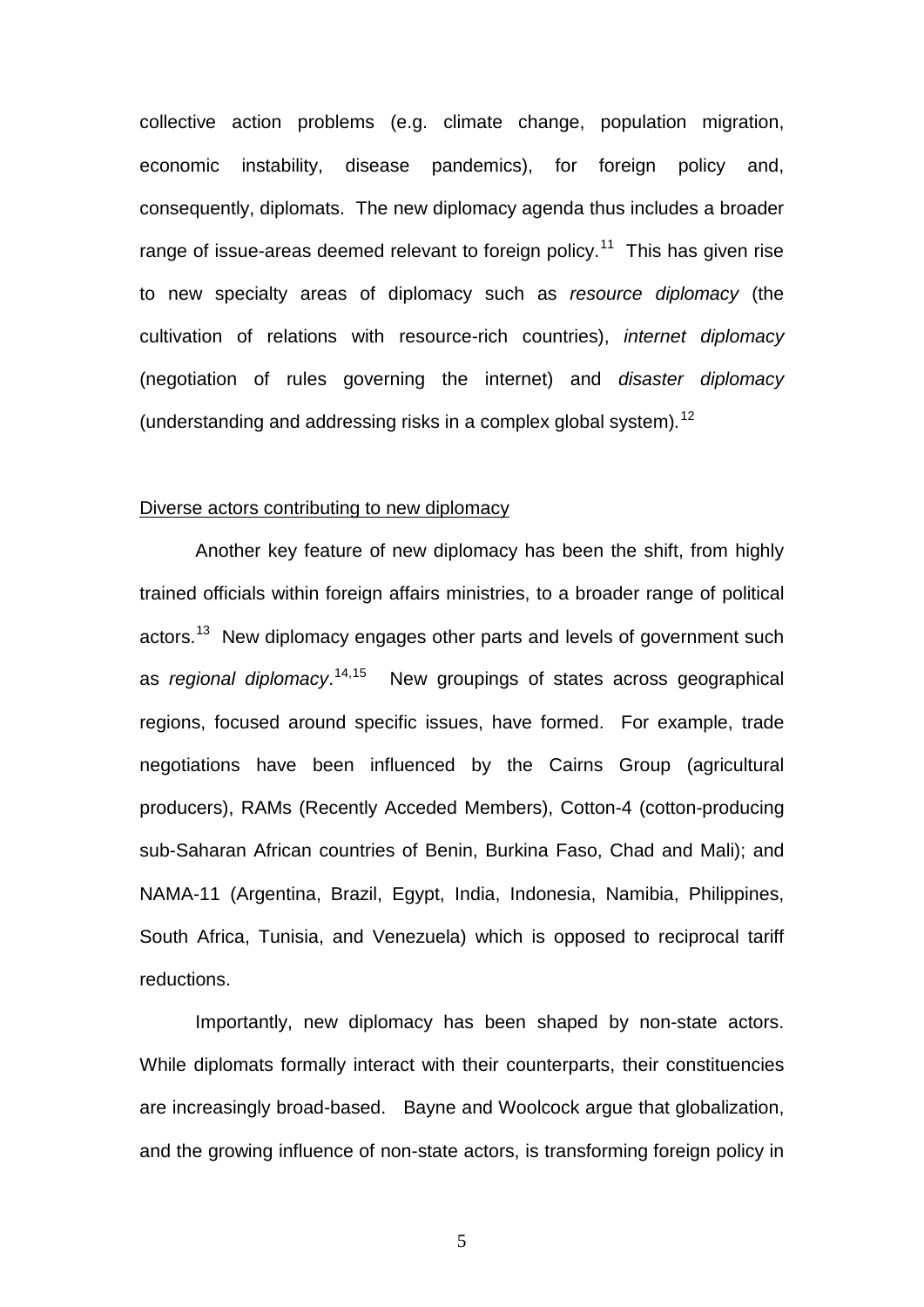the 21st century.<sup>[16](#page-23-5)</sup> As Davenport writes, "thousands of nongovernmental organizations have come on stage in recent years, driving their own issues to the top of the diplomatic agenda." $17$  Solanas argues, therefore, that "diplomacy is about more than mobilising states. We need to find ways to harness the expertise and resources of non-governmental organisations and companies and energise individuals towards shared goals."[18](#page-23-7) This diversification of a diplomat's constituencies is illustrated by the "explosion of multilateral negotiations aimed at addressing the new global environmental issues".<sup>19</sup> The 1992 UN Conference on Environment and Development (UNCED) marked the largest gathering of heads of state in history (180), and sparked political action far beyond the echelons of governments. The conference marked a transformation of environmental politics, from a minority to a core concern in foreign policy. $20$ 

Engagement with diverse actors coincides with the elevation of "soft power" in foreign policy. Nye defines political power as the ability to alter the behaviour of others to get what you want. Historically, coercion and payment (hard power) have been effective political strategies, but the importance of "attraction" (soft power) has grown. While the "primary currencies" of hard power are military and economic resources, soft power is wielded through values, culture, policies and institutions.<sup>21</sup> This trend is evident in US government efforts to win over the "hearts and minds" of constituencies abroad through "smart power" (combining hard and soft power).<sup>[22](#page-23-11)</sup> Similarly, in his inaugural speech as UK foreign minister, David Milliban stated,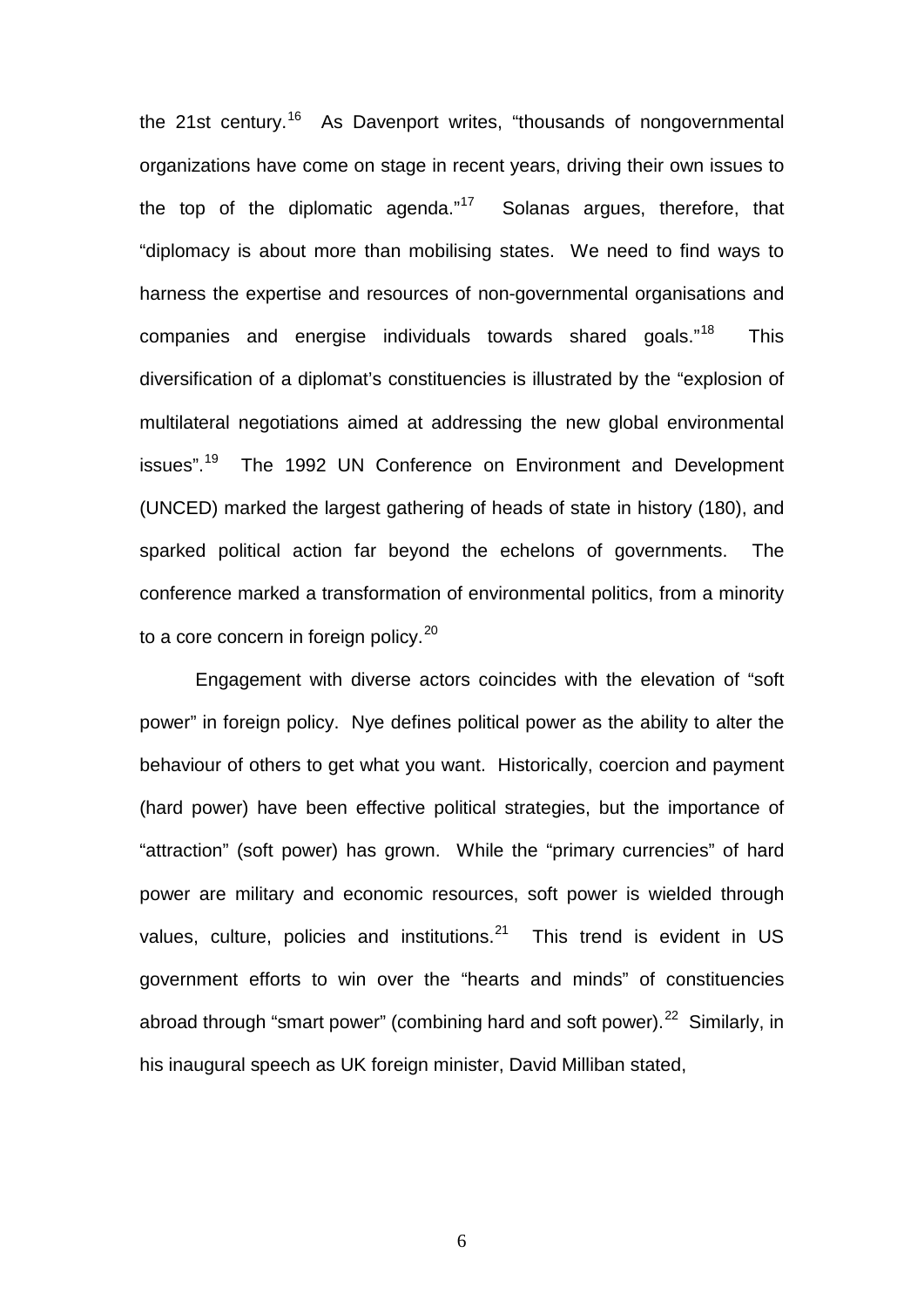*If we are to continue to be a force for good….we need to be smart about how and when we combine the soft power of ideas and influence and the hard power of economic and military incentives and interventions…. foreign policy is about values and interests together.*[23](#page-23-12)

#### All the world's a stage: New processes for diplomacy

While the diplomat's formal role is to serve as an official representative of a state, new diplomacy requires engagement with wider constituencies. This requires what Riordan calls a "radical restructuring of diplomatic services, replacing hierarchical with networked structures, and the creation of new forms of interaction."<sup>24</sup> New diplomacy, for example, seeks to harness new technologies, altering negotiations through enhanced consultation, coordination, information gathering and analysing capabilities. In complex trade negotiations, for example, the panoply of pre and post negotiation meetings, open and closed sessions, working groups, and informal groupings pose substantial logistical challenges for delegations. New technologies offer potential means for coping with information and procedural overload.

More broadly, social/cultural activities are seen by public diplomacy advocates as important means of promoting understanding and influence. Governments are not alone in the use of such technologies. Non-state actors see new technologies, including social networking, as means for exerting soft power especially when they lack military and economic resources. Consequently, there has been growing recognition of the importance of *netpolitik* and *mediapolitik* (in contrast to *realpolitik*), a "new style of diplomacy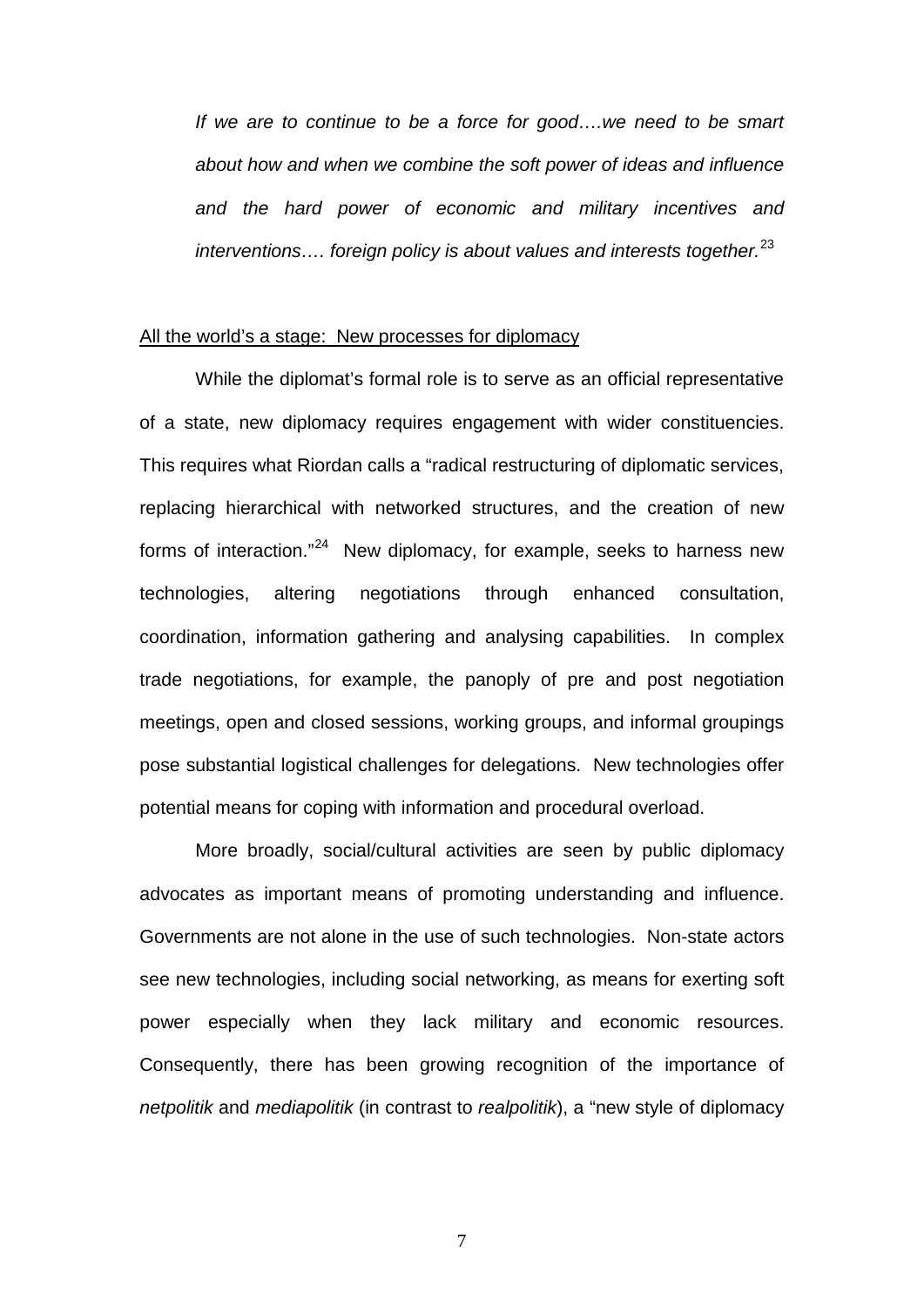that seeks to exploit the powerful capabilities of the Internet to shape politics, culture, values, and personal identity."[25](#page-23-14)

# **THE RISE OF GLOBAL HEALTH DIPLOMACY**

### Using global health to pursue foreign policy goals

Within the context of new diplomacy, growing attention has been paid to global health diplomacy. Much of the GHD literature is overtly normative in advocating the use of global health as a means of furthering foreign policy. The UK Government's Health is Global Strategy seeks to **"**use health as an agent for good in foreign policy, recognising that improving the health of the world's population can make a strong contribution towards promoting a lowcarbon, high-growth global economy."[26](#page-23-15) Similarly, amid a declining belief in the effectiveness of hard power, there are questions concerning "what other tools are available to advance U.S. interests in the world? $n^{27}$  Then US Secretary of State for Health Tommy Thompson stated:

*What better way to knock down the hatred, the barriers of ethnic and religious groups that are afraid of America, and hate America, than to offer good medical policy and good health to these countries?...*

*medical diplomacy…[is] a way to further America's causes around the world. Instead of worrying about any types of wars, if we could somehow substitute the integration of health policy with our state policy, I think we could accomplish a lot more.[28](#page-23-17)*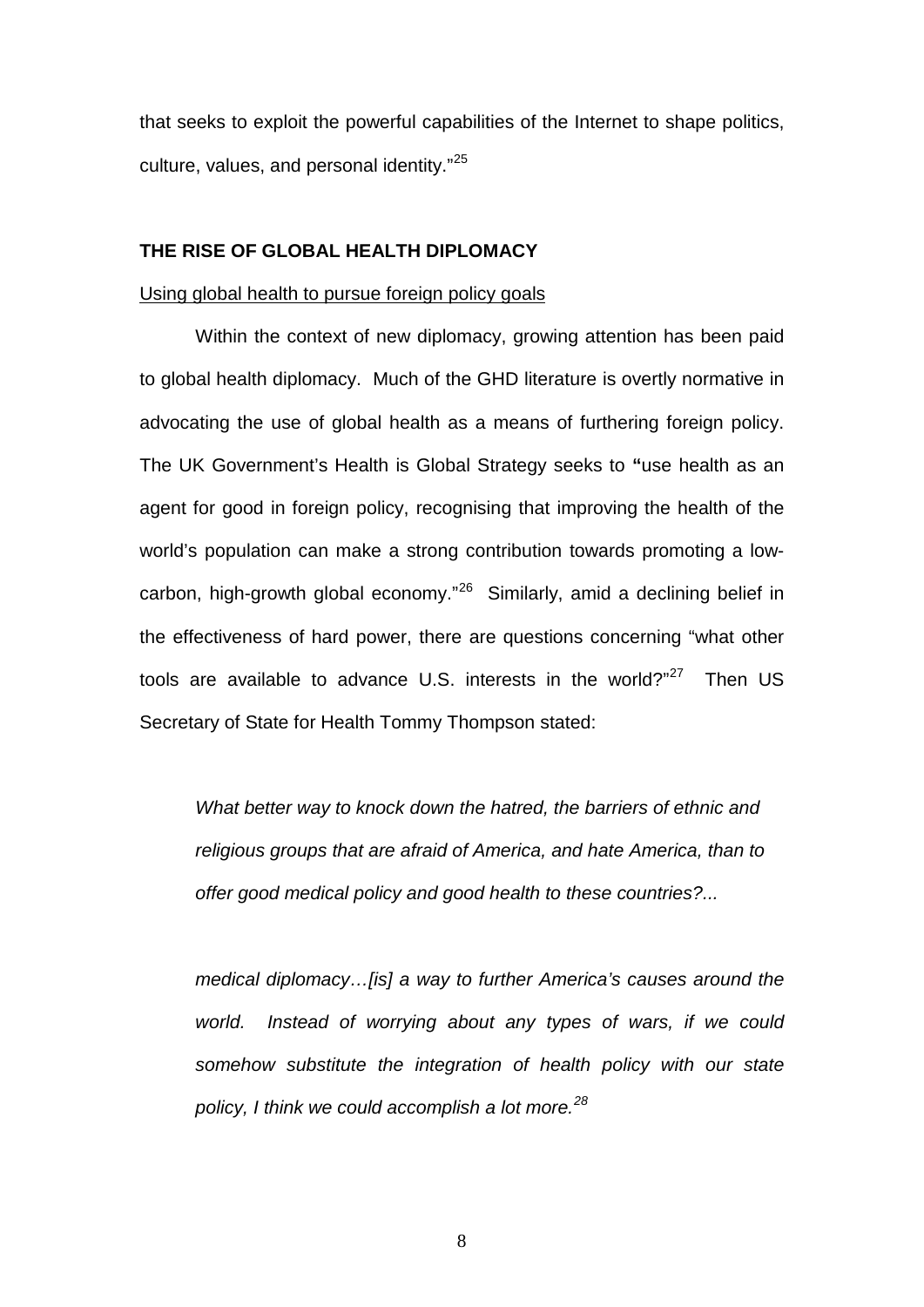Thus, the Bush Administration's "Initiative for Health Diplomacy in the Americas" (2001-2007) spent nearly US\$1 billion on health programmes in Central America.<sup>[29](#page-23-18)</sup> Less overtly utilitarian, but with a similar nod to foreign policy, Harold Varmus of the President's Council of Advisers on Science and Technology called on the Obama Administration to use science for US reengagement with multilateralism, arguing that "investment in global health is in the national interest".<sup>[30](#page-23-19)</sup> Hotez goes further in arguing that GHD can promote peace and security, claiming a "striking" correlation between childhood mortality under the age of five (predominantly from infectious diseases) and engagement in war. $31$  While conflict situations are likely to contribute to higher rates of childhood mortality, he argues that tackling childhood mortality through vaccination programmes could reduce the likelihood of conflict. The first-ever Quadrennial Diplomacy and Development Review (QDDR), undertaken by the US Department of State and the US Agency for International Development (USAID) in 2010, appears to have taken heed of this advice, identifying global health as "one of six development areas where the U.S. government is best placed to deliver meaningful results and advance America's core interests." The resultant Global Health Initiative, is part of the Obama Administration's embrace of "global health as a core feature of its national security, diplomacy, and development work around the world."<sup>[32](#page-23-21)</sup> Outside of the US, health and foreign policy enjoy a centuries old history focused on infectious disease control.<sup>[33,](#page-23-0)34</sup> More recently, Cuba and China have sent medical personnel to the developing world and assisted in medical education for many decades. [35](#page-23-23),[36](#page-23-24)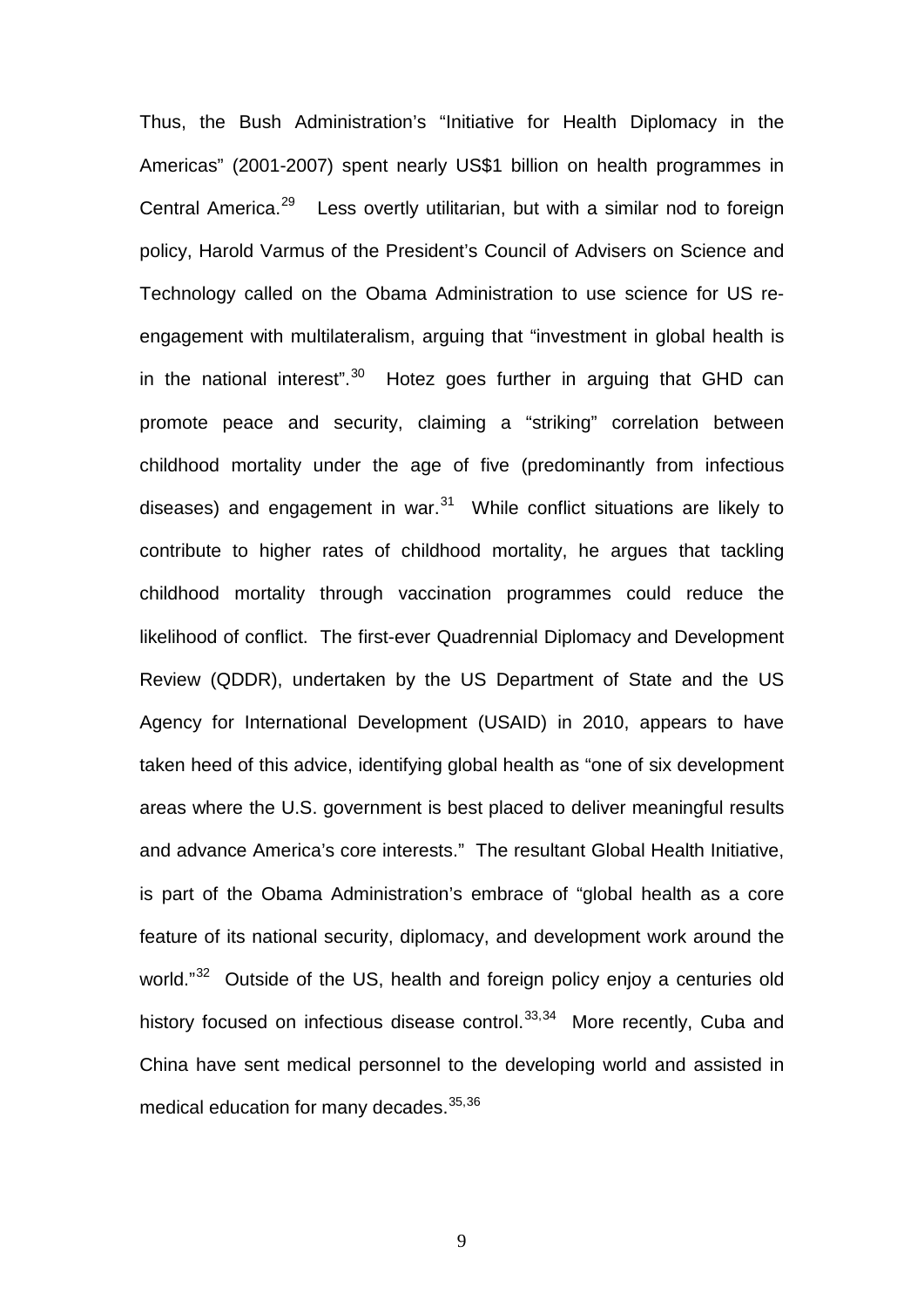Overall, this perspective has been the driving force behind recent interest in GHD. To a large extent, this reflects the dominant influence of the foreign policy agenda, with global health as another means to achieve nonhealth objectives. How the public health community effectively engages with foreign policy makers, in this context, requires careful consideration.<sup>[37](#page-23-5)</sup>

#### Advocating for global health goals in non-health settings

A second perspective in the existing GHD literature is advocating health goals through foreign policy. This has been part of a broader push for more "joined up", and thus more effective, public policy as sectors and issueareas become more interconnected. Switzerland's "health foreign policy", for example, has been initiated for this reason:

*Until now, we have tended to address health issues in our foreign policy in an indirect manner, and to consider them primarily as part of health and development policies. However, greater global interdependence calls for a more comprehensive and more coherent approach, as well as for solutions that are coordinated at both the national and international levels.*[38](#page-23-25)

Others argue for health goals per se to be furthered through foreign policy such as the 2007 Oslo Ministerial Declaration:

*We believe that health as a foreign policy issue needs a stronger strategic focus on the international agenda. We have therefore agreed*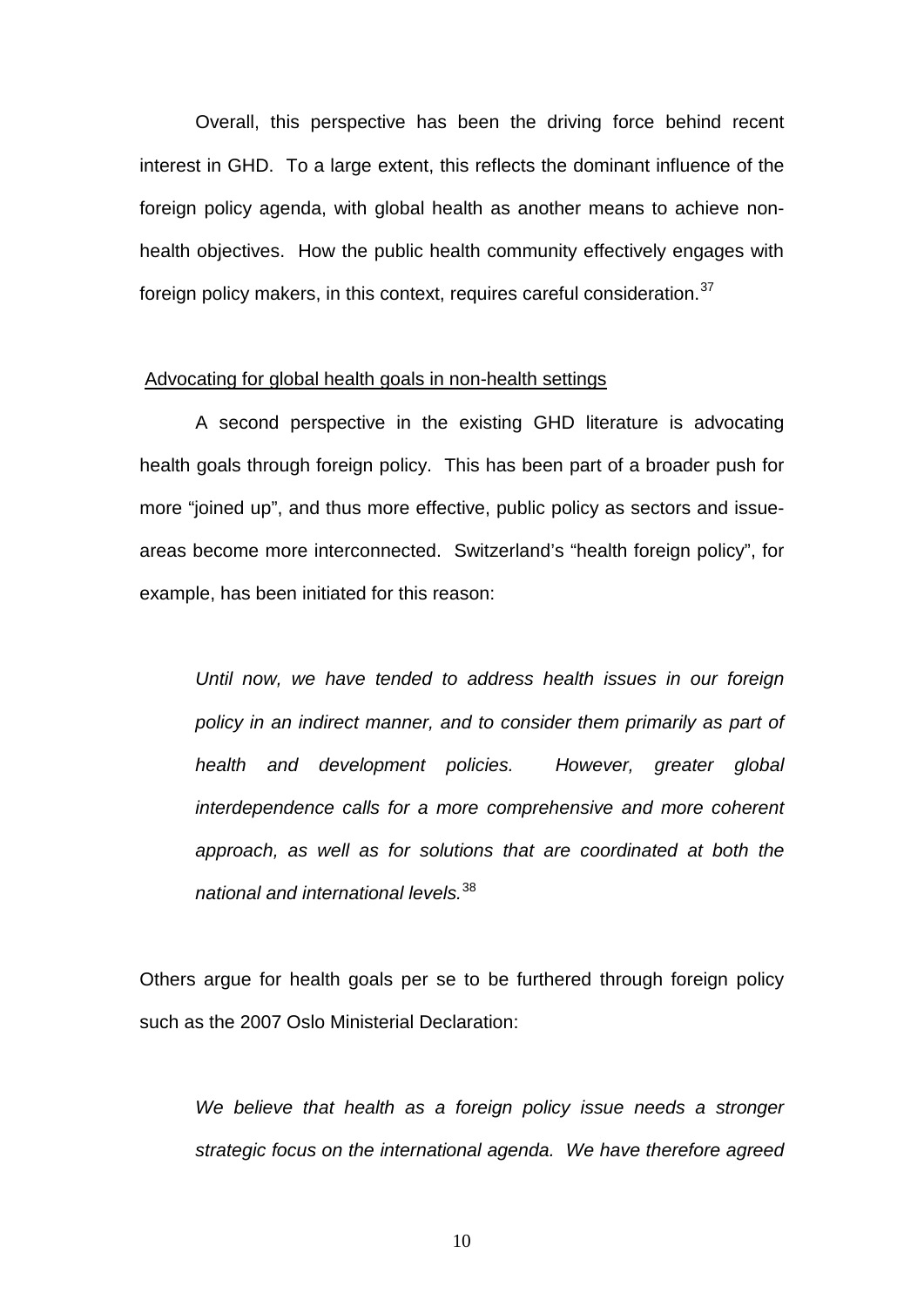*to make impact on health a point of departure and a defining lens that each of our countries will use to examine key elements of foreign policy and development strategies, and to engage in a dialogue on how to deal with policy options from this perspective.[39](#page-23-7)*

Similarly, the US CDC's GHD initiative is defined by public health goals:

- Support achievement of international and national goals for the acceleration of control, and the eradication and elimination of diseases.
- Develop sustainable public health capacity among partner organizations and governments globally.
- Prevent maternal morbidity and mortality globally.
- Improve response to natural and manmade disasters, including complex humanitarian emergencies globally.<sup>[40](#page-23-26)</sup>

To date, GHD has had limited success in advocating for health goals within non-health settings. Fuller understanding of the reasons for this, and the scope for furthering this perspective, remains needed.

# The use of diplomatic channels and tools for negotiating health-related agreements

A third perspective in the GHD literature is how negotiation of healthrelated agreements can benefit from the skills and experience of diplomats. In the past, the "toolbox" of the health policy maker has not included expertise in international negotiation. International health agreements, such as the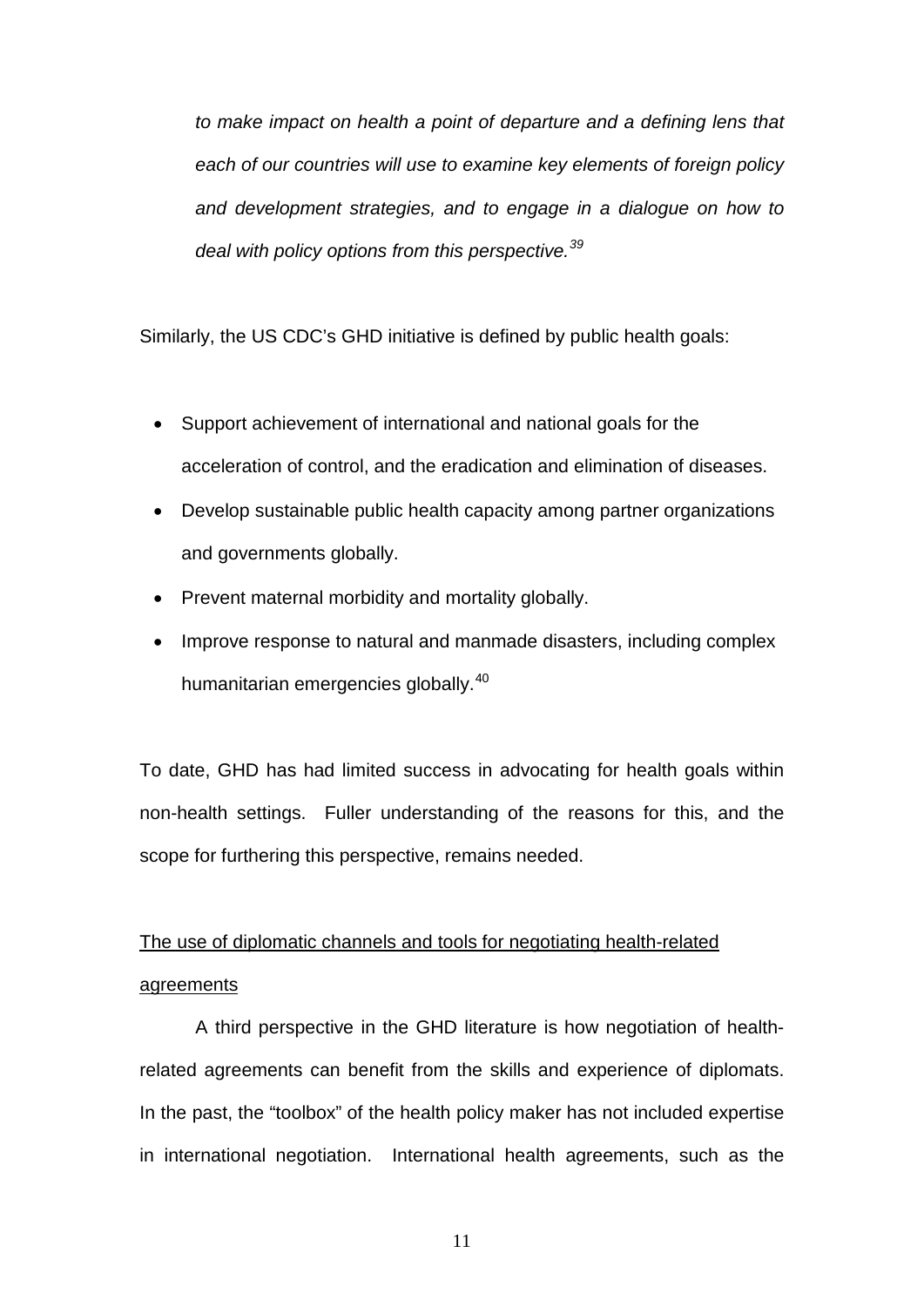Framework Convention on Tobacco Control (FCTC) and Revised International Health Regulations (IHR), and representation of health issues within nonhealth agreements (e.g. Agreement on Trade Related Intellectual Property Rights) have become increasingly important. As described by Gostin,

*The world faces enormous problems with public health, especially in the developing world, and the majority of legal systems simply do not protect and promote health adequately. Many governments have not addressed the issues surrounding air and water pollution, sanitation, sewage, child and maternal health, obesity and outbreaks of infectious diseases, and we must give them both the powers and duty to do so if we expect them to ensure the well-being of society*. [41](#page-23-9)

The public health community is seen as unprepared to effectively engage with non-health sectors:

*Global health diplomacy brings together the disciplines of public health, international affairs, management, law and economics and focuses on negotiations that shape and manage the global policy environment for health. The relationship between health, foreign policy and trade is at the cutting edge of global health diplomacy. Issues of international trade impinge on health, often in significant ways. This is an especially challenging area for foreign diplomacy.*[42](#page-23-27)

The need for health negotiators to assert themselves effectively within highly contested policy arenas is acknowledged: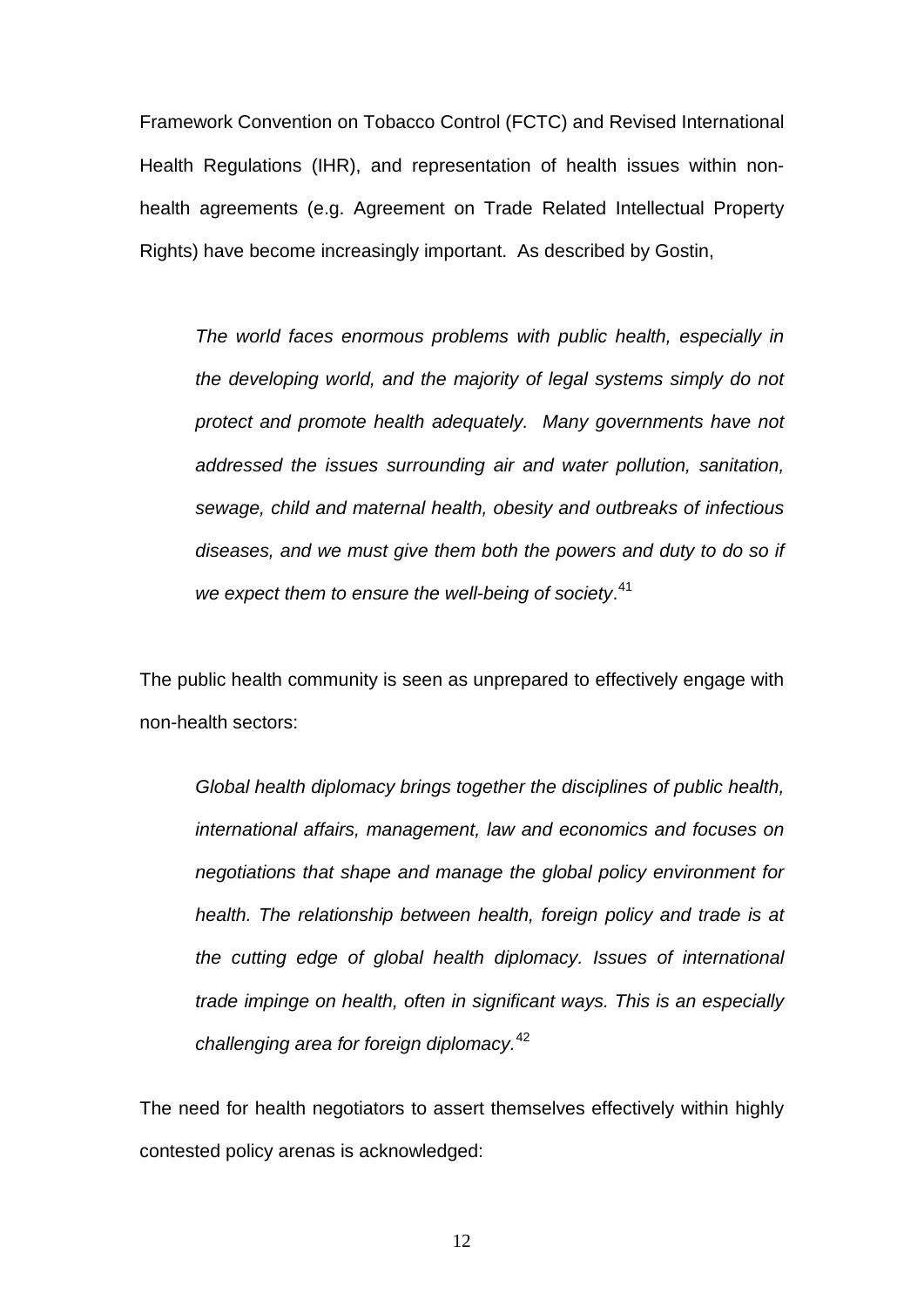*[D]ue to the impact of globalization on public health, a new type of diplomacy is necessary to navigate the changing landscape of international affairs and politics. The emergence of cross-border disease, bio-terrorism, shifting geo-political environments, and the linkages between health, trade, intellectual property, and human rights, present stakeholders with a complex matrix of technical and relational challenges.[43](#page-23-28)*

# **TOWARDS A CLEARER DEFINITION GLOBAL HEALTH DIPLOMACY**

While much of the GHD literature has focused on advocating either foreign policy or health goals, there has been limited attention to what actually defines GHD. Returning to the distinction between traditional and new diplomacy, a research agenda on GHD can be developed to inform this emerging area.

#### Health diplomacy in an era of globalisation

Health is widely recognised by foreign policy makers as one of the key transborder issue-areas requiring more effective collective action. At the same time, while the social determinants of health have long been recognised, the challenge of addressing them amid globalisation is reflected in the rapid growth of interest in *global health*. [44](#page-23-12) The unprecedented attention to global health of recent years is not, however, invulnerable to changes in the political wind. According to Fidler, the crises of climate change, energy security, food production and the financial system "represent serious potential threats to global health's place in international politics, the prospects for global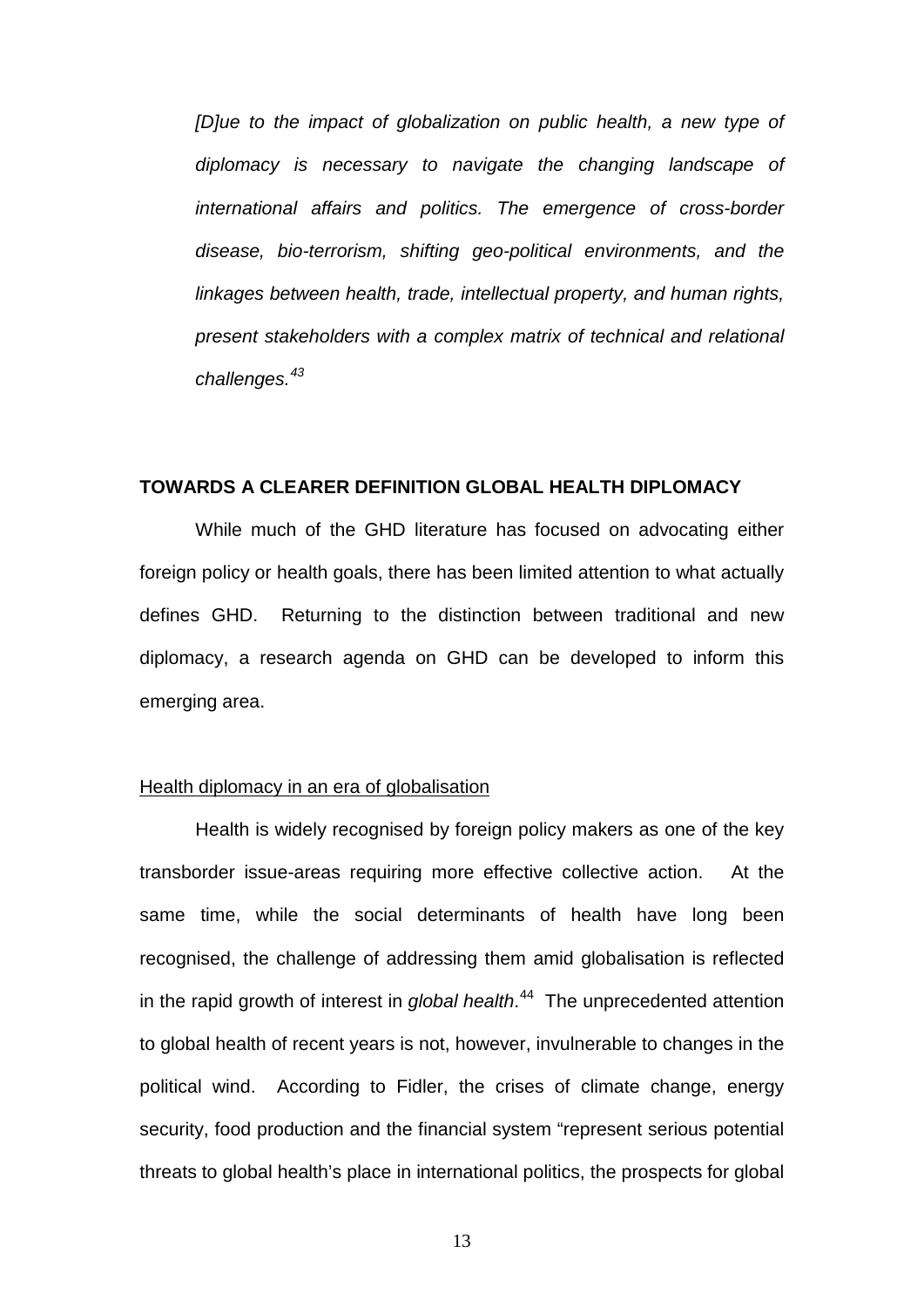health diplomacy, and the effectiveness of global health governance mechanisms."[45](#page-23-13)

*The following research questions might be pursued to better understand the role of GHD amid globalisation:*

- *What role does GHD play in addressing the particular challenges that globalisation poses to global health and the broader global community as a whole?*
- *How does the shifting balance of power in world politics affect GHD?*
- *How can GHD play a role in maintaining global health as a high policy priority among world leaders in coming decades?*
- *What can GHD teach us about the challenges of strengthening collective action in an increasingly global world?*

#### Diverse actors and global health diplomacy

<span id="page-13-1"></span><span id="page-13-0"></span>Kickbusch et al. write that GHD aims to capture "multi-level and multi-actor negotiation processes."<sup>[46](#page-23-29)</sup> Within the public health community, this need to engage with diverse actors is well-recognised. $47$  Analyses of GHD to date suggests that some negotiation, such as the FCTC, have involved diverse actors interacting across the public and private sectors, and different sectors. The foreign policy community, however, has yet to reach such an epiphany in relation to global health, but there are encouraging signs. The Group of Eight (G8) countries have addressed health issues to an unprecedented degree over the past decade, and issue specific meetings, such as the AIDS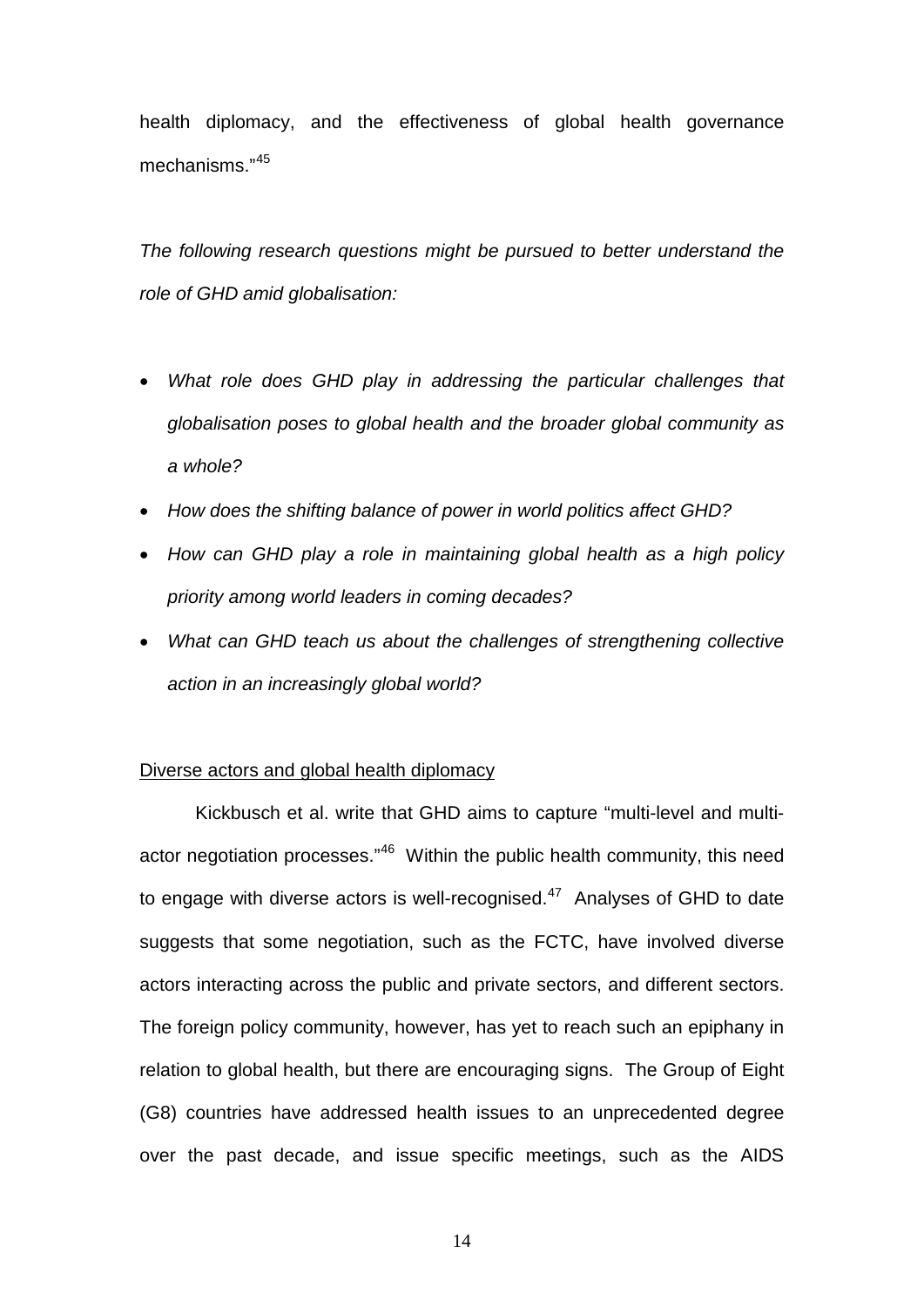Conference and Beijing conference on pandemic preparedness, have seen the participation of heads of state. Most notably, the Oslo Declaration is significant as a statement by seven foreign ministers of the need for closer links between global health and foreign policy. $48$  In general, there is acceptance that closer interaction between the health and foreign policy communities is desirable and mutually beneficial. Harris cautions the public health community in its efforts to harness the foreign policy agenda for health purposes, concluding that "[i]n many ways, foreign policy and health are already married. Nevertheless, it is more a marriage of convenience than of substance, with limited intramarital conversation."<sup>[49](#page-23-19)</sup>

Beyond state actors, the plethora of non-state actors in global health is widely acknowledged. What is less clear is how this diversity of actors contributes to more or less effective global health governance. As Davenport warns, " NGOs passionately believe they should be running whatever process is related to the issue around which they are formed. This makes them better advocates than leaders of a complex legal negotiation, with its give and take and need for consensus."<sup>[50](#page-23-20)</sup> How non-state actors contribute to GHD is even less well understood.

*The following research questions might be pursued in understanding the nature and role of diverse actors in GHD:*

- *Who is responsible for undertaking or engaging in GHD*
- *How do specific actors (and types of actors) participate in GHD? How do they influence GHD individually and collectively?*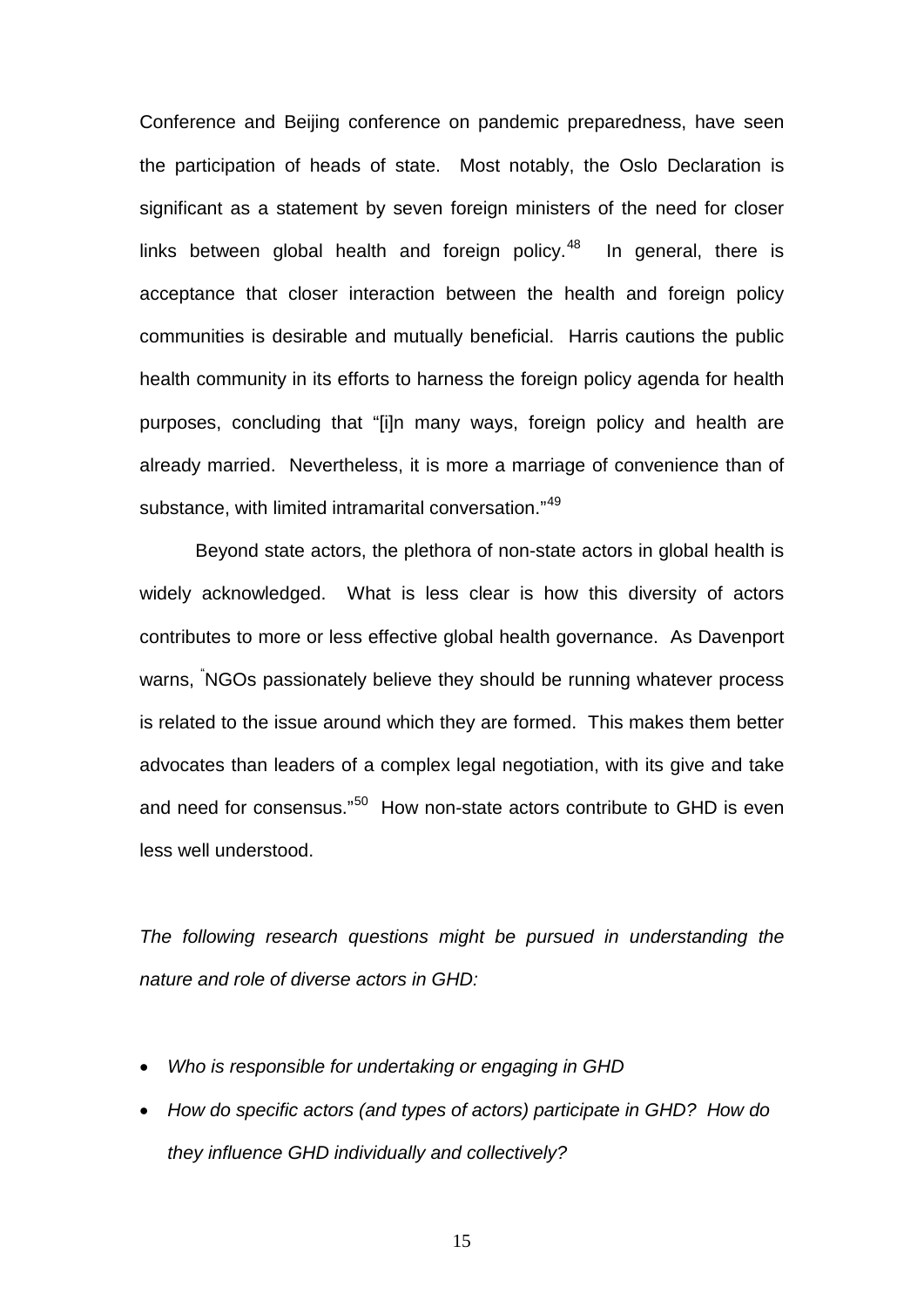- *What are the relative roles of state and non-state actors in GHD?*
- *What are the relative roles of health and non-health actors in GHD?*
- *Why do certain actors participate in GHD? What are their interests and what goals/interests do they seek to pursue?*
- *What determines the power and influence of specific actors in GHD?*
- *Who holds authority in GHD and from where does this authority derive? How does this change by issue area and over time?*
- *Does authority/legitimacy in GHD coincide with responsibility?*
- *Which actors are underrepresented in GHD and why? What can be done to improve the representativeness of GHD?*
- *How can we assess the quality of GHD in terms of accountability, transparency, representativeness and effectiveness?*

#### New processes for global health diplomacy

Traditional state-to-state negotiations represent only a part of new diplomacy. Alongside the proliferation of actors in global health have been the worldwide social networks that enable them to connect together and exert policy influence. Formally, as the UN specialised agency for health, the World Health Organization is the official venue for international negotiations on health agreements. In practice, the diplomatic milieu is far richer and far reaching and there remains much concern about the "architectural indigestion" characterising the "new world of global health."<sup>[51](#page-23-21)</sup> Fuller understanding of how GHD is conducted, including the role of new technologies, alternative venues and informal processes, is needed.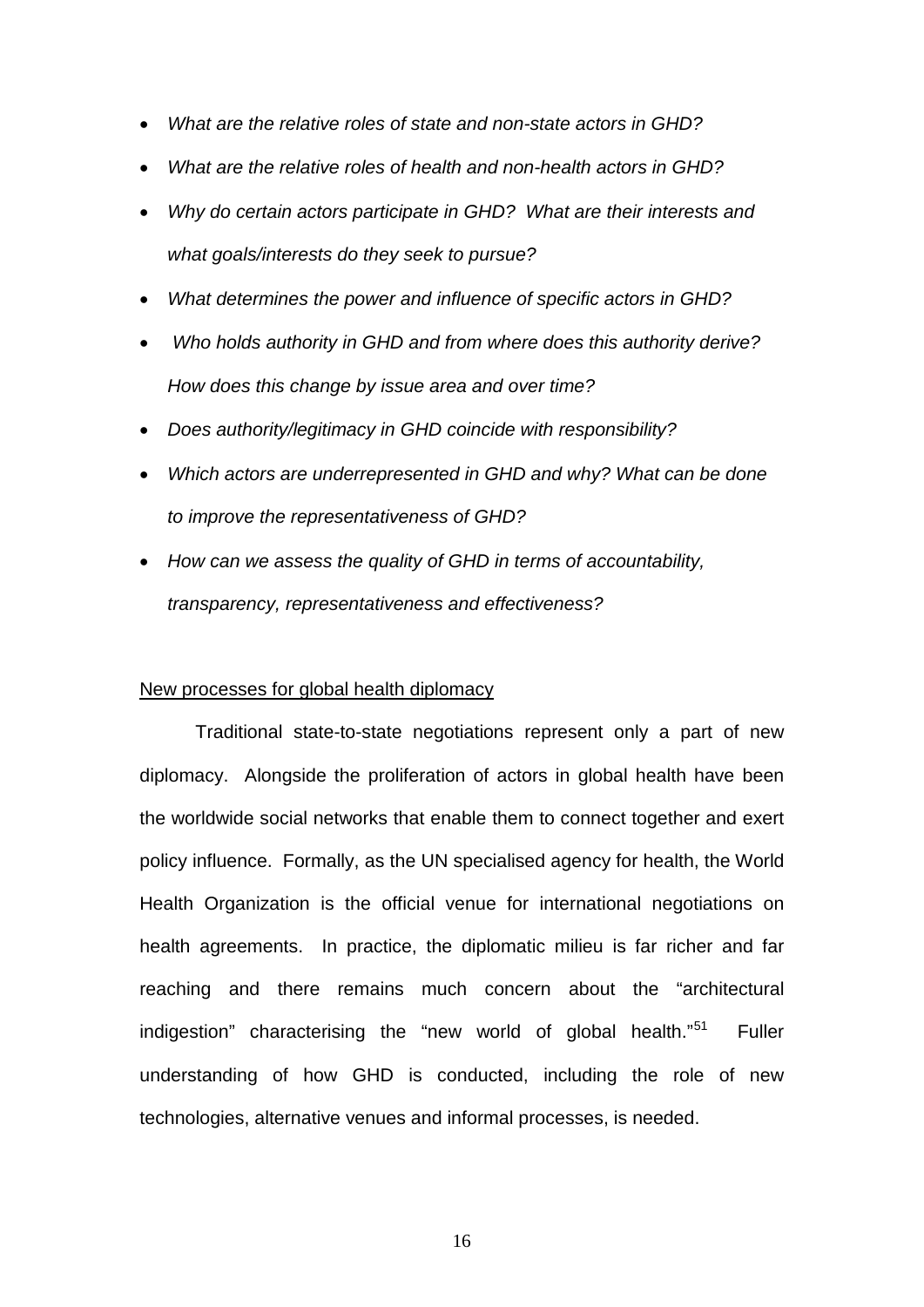*The following research questions might be pursued in understanding the venues and forms of GHD:*

- *How much GHD takes place? How would it be measured?*
- *How does GHD actually work or doesn't work? How would this be assessed?*
- *Which institutions formally conduct GHD and how effectively do they function?*
- *Are certain venues more effective at conducting GHD than others?*
- *At what different institutional levels does GHD take place? How do they function together?*
- *Can we distinguish between formal and informal GHD?*
- *What are the principles of decision making in GHD?*
- *What channels and processes of "new diplomacy" could be used for GHD?*
- *To what extent is GHD facilitated or hindered by netpolitik? How might this be changing the nature of GHD?*
- *What institutional mechanisms are needed to support GHD?*
- *Is there such a thing as new public diplomacy in global health? What is the relationship between new public diplomacy and global health?*

# **CONCLUSION: REFINING THE CONCEPT OF GLOBAL HEALTH DIPLOMACY**

GHD has eluded definitional precision. While there is broad consensus that negotiation is at its heart, normatively-driven views about whether GHD is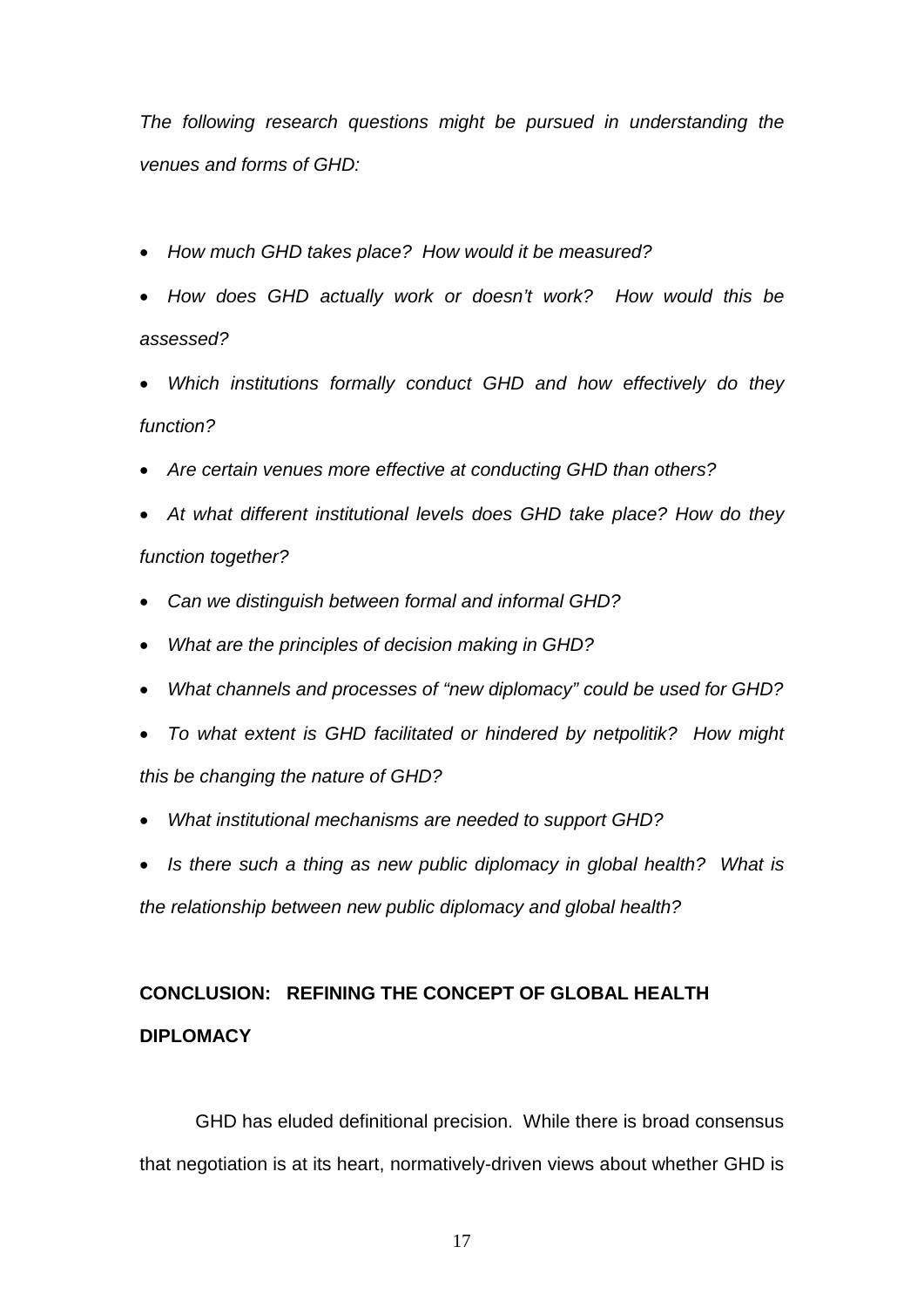intended to serve foreign policy or health goals adds to this analytical challenge. Understanding GHD in terms of "new diplomacy" offers a way forward.

First, GHD's subject matter focuses on population health within a global context. The term *global health* suffers from comparable imprecision, with definitions spanning the narrow (i.e. health issues in poor countries) [3](#page-2-1) and the broad (i.e. any health issue occurring in than one country/region). Returning to the strict use of the term, as relating to, or involving the entire earth, global health concerns health determinants or outcomes that circumvent, undermine or are oblivious to the territorial boundaries of states, and are thus beyond the capacity of individual countries to address alone through domestic institutions.<sup>[52](#page-23-32)</sup> Agreements such as the FCTC, the IHR and ongoing negotiations on virus sharing and climate change all concern population health issues that cannot be limited to a particular geographical location. Thus, GHD can be defined as *negotiations on population health issues that require collective action worldwide to address effectively*.

Second, GHD is characterised by diverse actors spanning the state and non-state, public and private, health and non-health sectors, and local to global levels of governance. While GHD concerns traditional state-to-state negotiations, such as the FCTC and trade agreements, it also involves what Kickbusch et al. describe as "multi-level, multi-actor" negotiations.<sup>46</sup> It is thus helpful to distinguish between the official or formal processes of diplomacy, and broader, often informal, processes which can influence the outcome of GHD negotiations. The latter concerns an array of actors (and new groupings of actors) who, given the increased importance of soft power, have become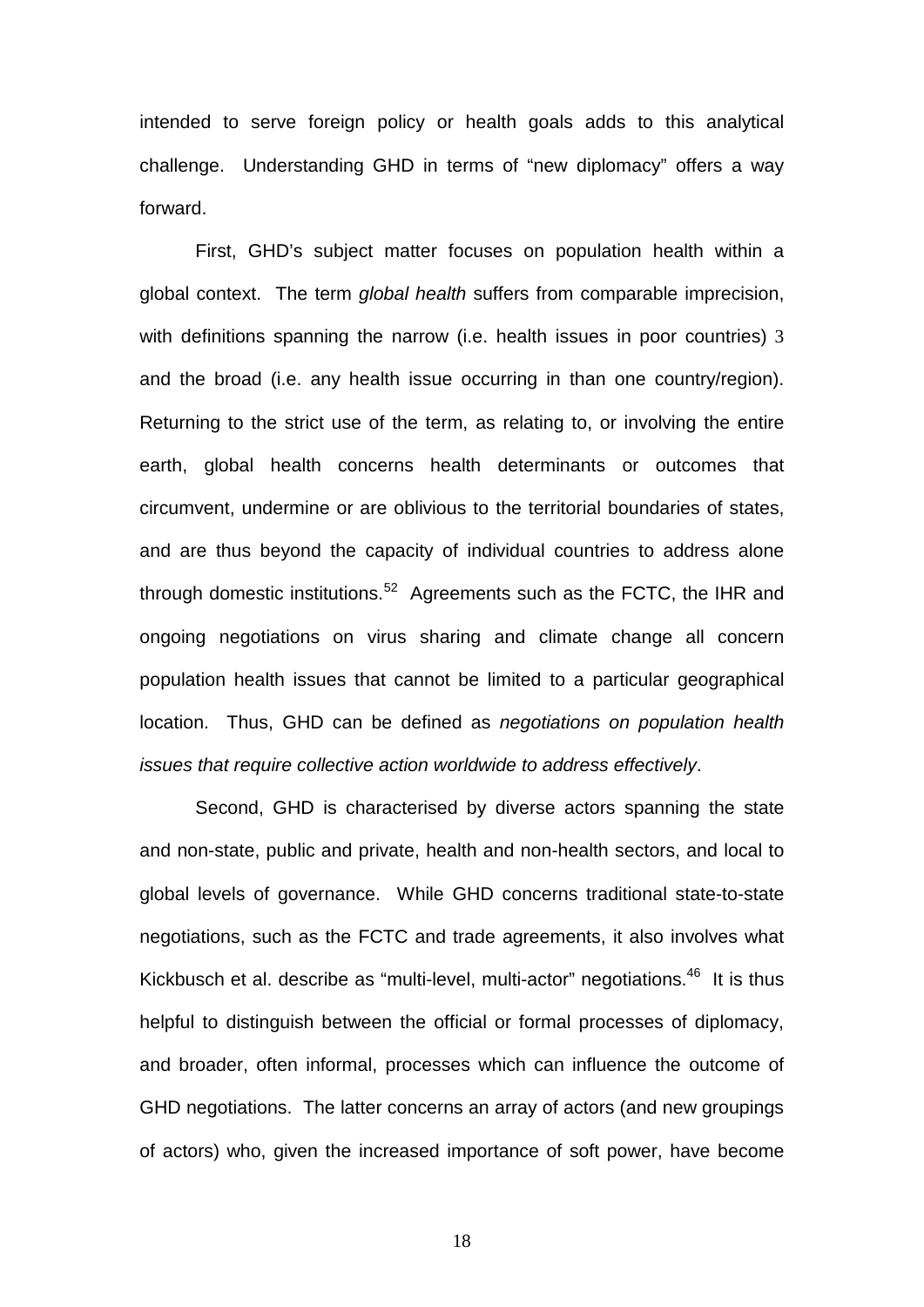important players in global health. Thus, GHD can be defined as *negotiations involving diverse actors at many levels of governance seeking to reach agreement on collective action on a global health issue.*

Third, GHD is shaped by different processes of interaction. While the WHO and other intergovernmental institutions continue to offer important venues for intergovernmental negotiations, these processes are being increasingly influenced by new technologies, by non-health settings such as the WTO, and thus new *modus operandi*. For example, the role of the internet, in helping organise tobacco control advocates and facilitate their informal participation in the FCTC, is well-documented. $53,54$  $53,54$  The role of NGOs on the access to medicines issue has fortified the state positions of India, Brazil, South Africa and Thailand in recent years. At the same time, GHD incorporates public diplomacy activities intended to build trust and understanding within other political constituencies.<sup>58</sup> Thus, GHD can be defined as *negotiations involving traditional and new diplomatic processes aimed at reaching formal and informal consensus on global health concerns.*

Together, these elements form a more concise definition of GHD as "*policy-shaping processes through which state, non-state and other institutional actors negotiate responses to health challenges, or utilise health concepts or mechanisms in policy-shaping and negotiation strategies, to achieve other political, economic or social objectives."* [55](#page-23-3) This definition recognises the duality of the relationship between health and foreign policy, and the centrality of negotiation in achieving goals within each policy sphere.<sup>[56](#page-23-34)</sup> From this starting point, a focused research agenda emerges, not only to strengthen understanding of health negotiations within a global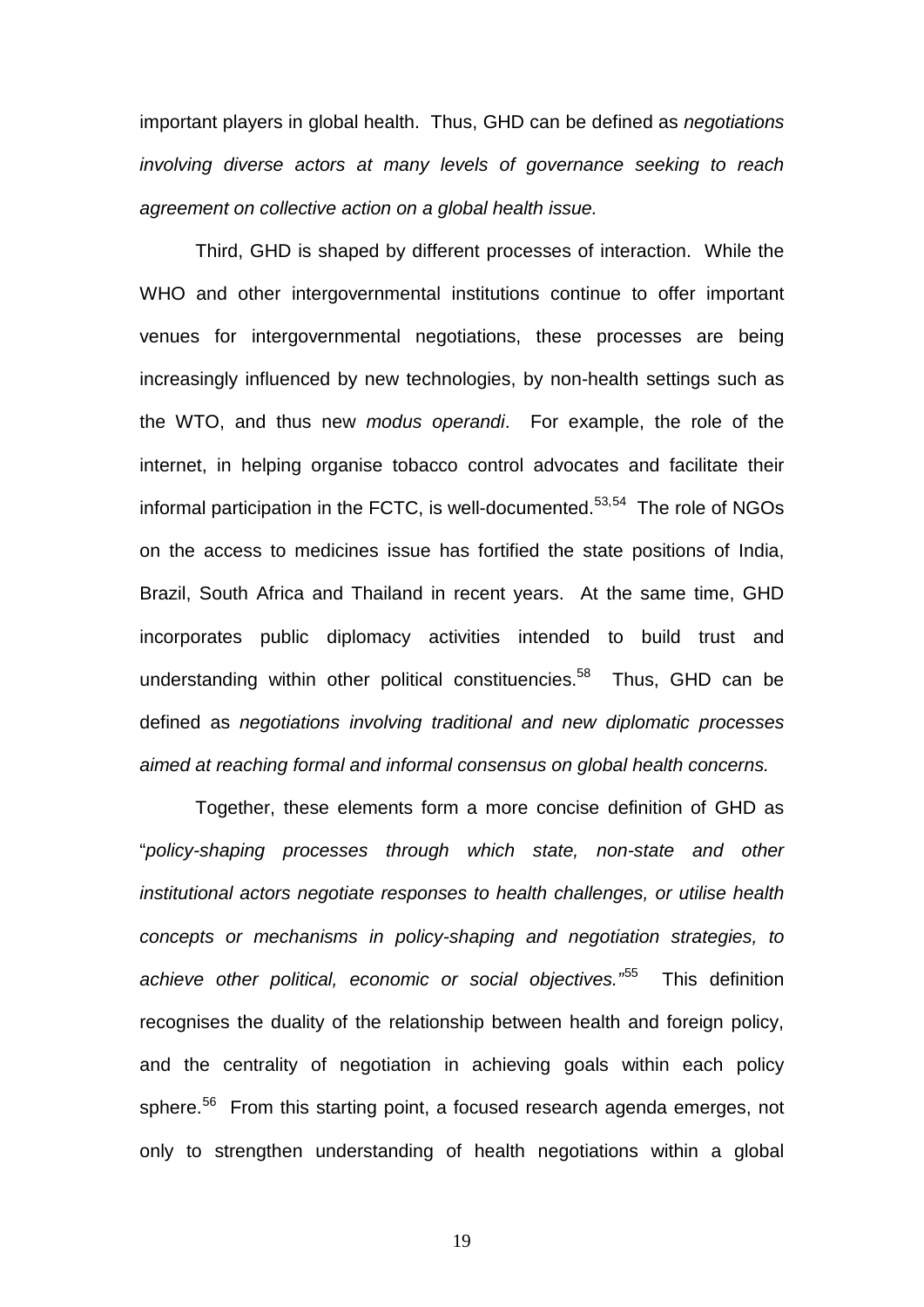context, the role of diverse actors, and the new processes by which such actors interact, but how GHD might contribute practically to achieving more effective collective action.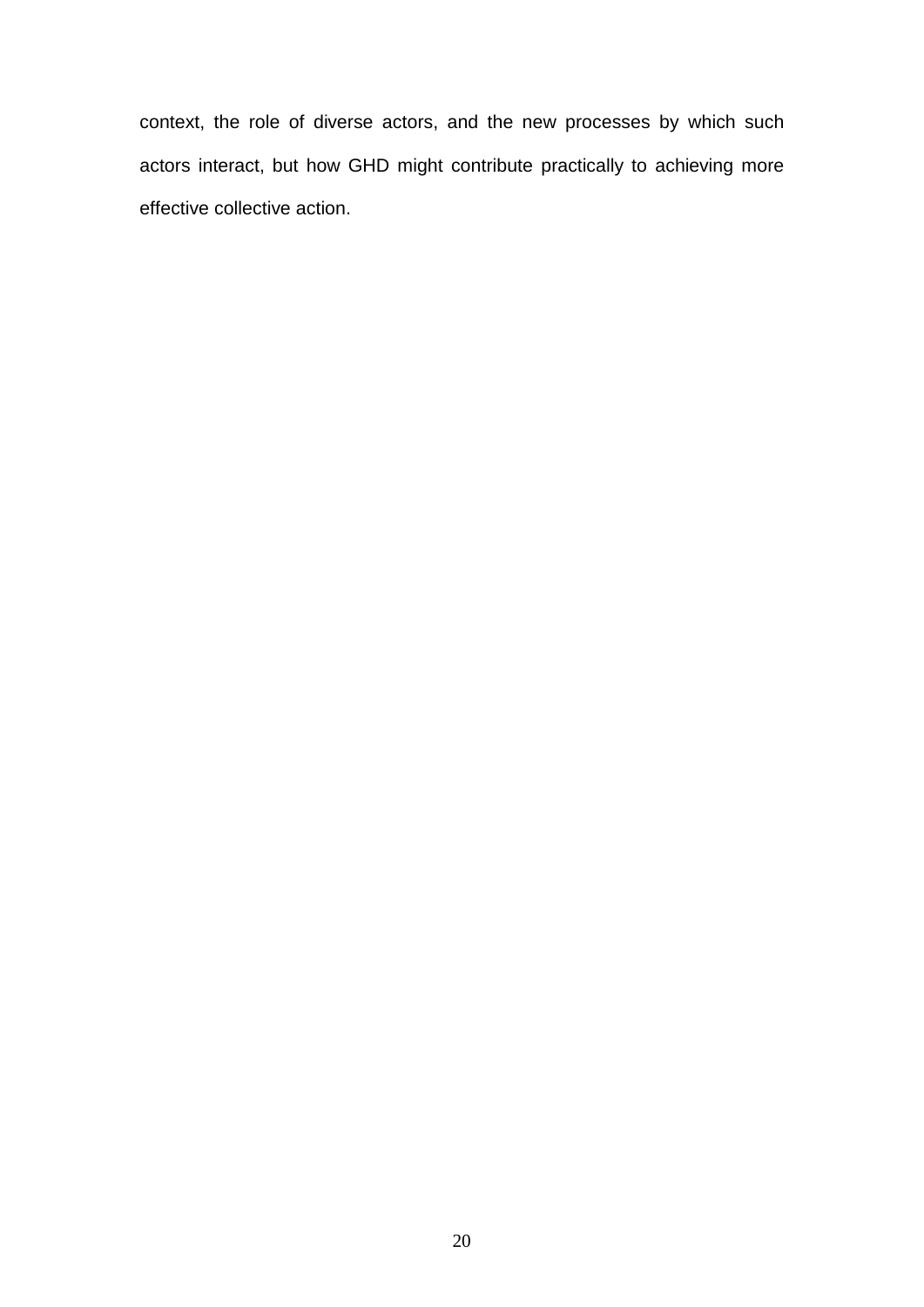# **Box 1: Definitions of global health diplomacy**

"a political change activity that meets the dual goals of improving global health while maintaining and strengthening international relations abroad, particularly in conflict areas and resource-poor environments"

Novotny and Adams (2007)

"multi-level, multi-actor negotiation processes that shape and manage the global policy environment for health"

Kickbusch et al. (2007)<sup>46</sup>

"winning hearts and minds of people in poor countries by exporting medical care, expertise and personnel to help those who need it most"

Fauci (2007)

"the cultivation of trust and negotiation of mutual benefit in the context of global health goals"

Bond  $(2008)^{47}$ 

"Health Diplomacy is the chosen method of interaction between stakeholders engaged in public health and politics for the purpose of representation, cooperation, resolving disputes, improving health systems, and securing the right to health for vulnerable populations."

Health Diplomats (2009)<sup>[57](#page-23-35)</sup>

"Health Diplomacy occupies the interface between international health assistance and international political relations. It may be defined as a political change agent that meets the dual goals of improving global health while helping repair failures in diplomacy, particularly in conflict areas and resourcepoor countries. The CDC has cited health diplomacy as a way of improving trust and providing resources for health protection and promotion around the globe. Although there are historical precedents for health diplomacy, the imperatives of emerging diseases, globalized medicine and science, persistent international conflicts, and new threats to human security call for defining Global Health Diplomacy as an academic discipline for our times.

GHS Initiative in Health Diplomacy, UCSF (2008)<sup>[58](#page-23-6)</sup>

"Health diplomacy is a means of self-preservation in an increasingly interconnected global community…The tools of health diplomacy also can increase the so-called 'smart power' of the United States abroad…Health diplomacy also offers a much needed opportunity for building bridges between the governments of the world and the private sector, synergizing efforts of nongovernmental organizations (NGOs) and allowing them to work together to improve public health."

<span id="page-20-0"></span>Blumenthal and Schlissel<sup>[59](#page-23-36)</sup>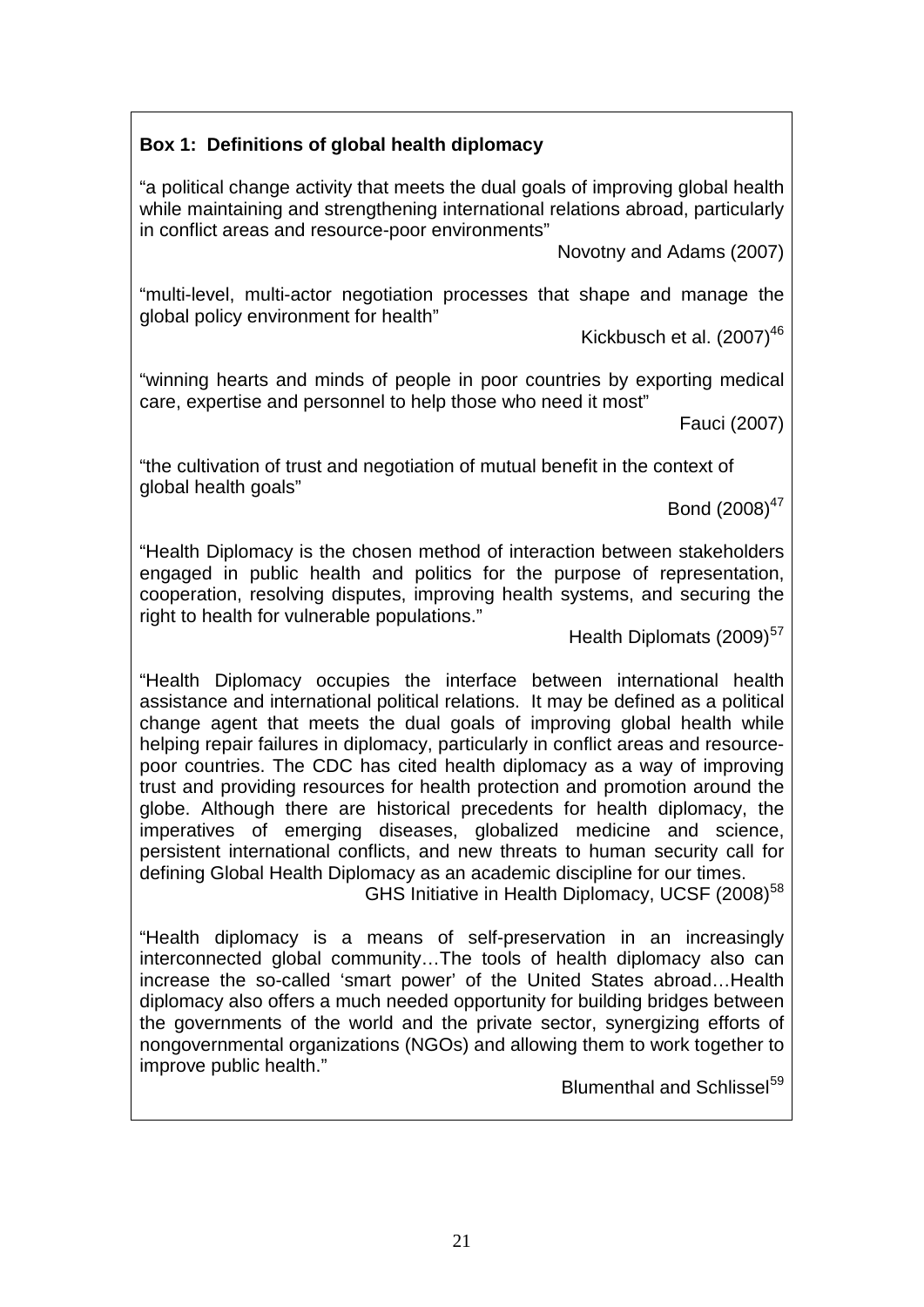# **References**

<span id="page-21-0"></span> <sup>1</sup> Chan M, Gahr Støre, Kouchner B. Editorial: Foreign policy and global public health: working together towards common goals. *Bulletin of the World Health Organization* 2008; 86(7): 498.

<span id="page-21-1"></span><sup>2</sup> Alcazar s. The Copernican Shift in Global Health. *Global Health Working Paper No. 3*, The Graduate Institute, Geneva, 2008.

<span id="page-21-2"></span><sup>3</sup> Adams V, Novotny TE, Leslie H. Editorial: Global Health Diplomacy. *Medical Anthropology* 2008; 27(4): 315-323.

<span id="page-21-3"></span><sup>4</sup> Evans G, Newnham J. *The Dictionary of World Politics*. London: Harvester Wheatsheaf, 1992.

<sup>5</sup> Reynolds PA. An introduction to international relations, 2<sup>nd</sup> ed. New York: Longman, 1980, p. 36.

<sup>6</sup> Kennedy AL. *Old Diplomacy and New, 1876-1922: From Salisbury to Lloyd-George*. London**:** Kessinger Publishing, 1922.

<sup>7</sup> Van Straelen H. *New Diplomacy in the Far East*. Luzac & Company, 1944. <sup>8</sup> Medeiros ES and Fravel MT. China's New Diplomacy. *Foreign Affairs*,

<sup>9</sup> Marco A. The New Diplomacy of the South: South Africa, Brazil, India and Trilateralism**.** *Third World Quarterly* 2005; 26(7): 1077-1095.

<sup>10</sup> Lee K. *Globalization and health: An introduction*. London: Palgrave Macmillan, 2003.

<sup>11</sup> McInnes C, Lee K. Health, foreign policy and security. *Review of International Studies* 2006; 32(1): 5-23.

<sup>12</sup> Comfort LK. Disaster: Agent of Diplomacy or Change in International Affairs. *Cambridge Review of International Affairs* 2000; 14(1): 277-294.

<sup>13</sup> Heine J. *On the Manner of Practising the New Diplomacy*. Working Paper No. 22, Centre for International Governance and Innovation, University of Waterloo, October 2006.

<sup>14</sup> Hamzawi A. Regional diplomacy filling the vacuum. *Al-Ahram Weekly*, 2008; 19-25 June.

<sup>15</sup> Gyngell A. and Wesley M. Regional diplomacy has new impetus. *Australian Financial Revie*w 2008; 3 April: 79.

<sup>16</sup> Bayne N. and Woolcock S. *The New Economic Diplomacy Decision-Making and Negotiation in International Economic Relations*. London: Ashgate, 2007.

<sup>17</sup> Davenport D. The New Diplomacy. *Policy Review* 2002; 116.

<sup>18</sup> Solana J. Five lessons in global diplomacy. *Financial Times*. 20 January 2009.

<sup>19</sup> Benedick RE. Diplomacy for the Environment. In American Institute for Contemporary German Studies. *Environmental Diplomacy*, Conference

Report, Johns Hopkins University, Washington Diudies. *Environmental* 20 American Institute for Contemporary German Studies. *Environmental Diplomacy, Conference Report*. Baltimore: Johns Hopkins University, 18 November 1998.

<sup>21</sup> Nye J. *Soft Power: The Means to Success in World Politics.* Washington DC: Public Affairs, 2005.

<sup>22</sup> Lennon ATJ. Ed. *The Battle for Hearts and Minds*. MIT Press, 2003.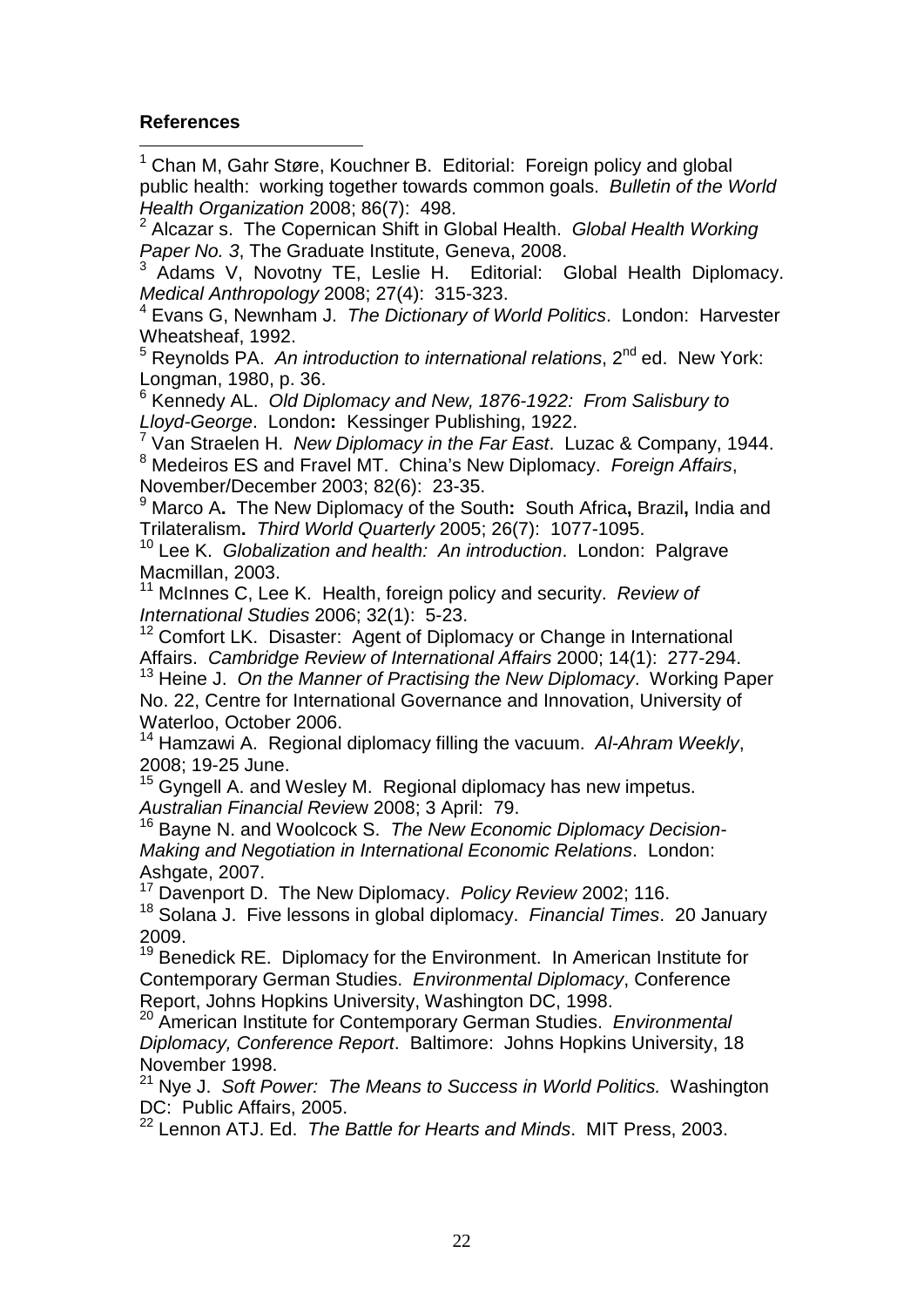<sup>23</sup> Milliband D. New Diplomacy: Challenges for UK Foreign Policy. Speech by the Secretary of State for Foreign and Commonwealth Affairs, Chatham House, London, 19 July 2007.

<sup>24</sup> Riordan S. *The New Diplomacy*. London: Polity, 2002.

<sup>25</sup> Bollier D. *The Rise of Netpolitik: How the Internet is Changing International Politics and Diplomacy*. Washington DC: The Aspen Institute, 2003.

<sup>26</sup> UK. *Strategy for Global Health 2008-2013*. Department of Health, London, 2008.

<span id="page-22-0"></span><sup>27</sup> Health Diplomacy: Rx for peace. *Washington Times*, 26 August 2007. <sup>28</sup> Inglehart JK. Advocating for Medical Diplomacy: A Conversation with Tommy G. Thompson. *Health Affairs* 2004; 4 May.

<span id="page-22-1"></span><sup>29</sup> US Department of Health and Human Services. The Initiative for Health Diplomacy in the Americas. *Fact Sheet*, Washington DC, 20 June 2008.

<span id="page-22-2"></span><sup>30</sup> Henderson M. Barack Obama adviser Harold Varmus calls for science as diplomacy. *The Times* 2009; 27 March.

<span id="page-22-3"></span><sup>31</sup> Hotez PJ. Vaccines as instruments of foreign policy. *EMBO Reports* 2001; 2(10): 862-868.

<span id="page-22-5"></span><span id="page-22-4"></span><sup>32</sup> US Government. *Global Health Initiative Strategy*. Washington DC: 2009. Available at: <http://www.ghi.gov/resources/strategies/159150.htm> (accessed 12 July 2011)

 $33$  Chang CF. Disease and its impacts on politics, diplomacy and the military: The case of smallpox and the Manchus (1613-1795). *Journal of the History of Medicine and Allied Sciences* 2002; 57(2): 177-197.

<sup>34</sup> Aginam O. The Nineteenth Century Colonial Fingerprints on Public Health Diplomacy: A Postcolonial View. *Law, Social Justice and Global Development* 2003; 30 April.

 $35$  Keck CW. Cuba's contribution to global health diplomacy. Global Health Diplomacy Workshop, 12 March 2007.

<sup>36</sup> Thompson D. China's Soft Power in Africa: From the 'Beijing Consensus' to Health Diplomacy. *China Brief (The Jamestown Foundation)*, 2005; 5(21); 13 October.<br><sup>37</sup> Melnnes

<sup>37</sup> McInnes C, Lee K. Health, foreign policy and security," *Review of* 

<sup>38</sup> Switzerland. Swiss Health Foreign Policy. Federal Department of Home Affairs and Federal Department of Foreign Affairs, Bern, 2006.

<sup>39</sup> Amorim C, Douste-Blazy P, Wirayuda H, Gahr Støre J, Tidiane Gadio C, Dlamini-Zuma N, Pibulsonggram N. Oslo Ministerial Declaration – global health: a pressing foreign policy issue of our time. *Lancet* 2007; 2 April: 1-6. <sup>40</sup> US Centers for Disease Control and Prevention. *Global Health Diplomacy*.

Office of Strategy and Innovation, Atlanta, 3 April 2009.

<sup>41</sup> O'Neill Institute for National and Global Health Law. O'Neill Institute, WHO and IDLO Call on Governments to Strengthen Public Health Laws. *Press Release*, 30 April 2009.

<sup>42</sup> WHO. Global Health Diplomacy, Shaping and managing the global policy environment to improve health outcomes. Geneva.

<http://www.who.int/trade/globalhealthdiplomacy/en/index.html>

<sup>43</sup> Chan M. Health diplomacy in the 21st century. Geneva, 13 February 2007.